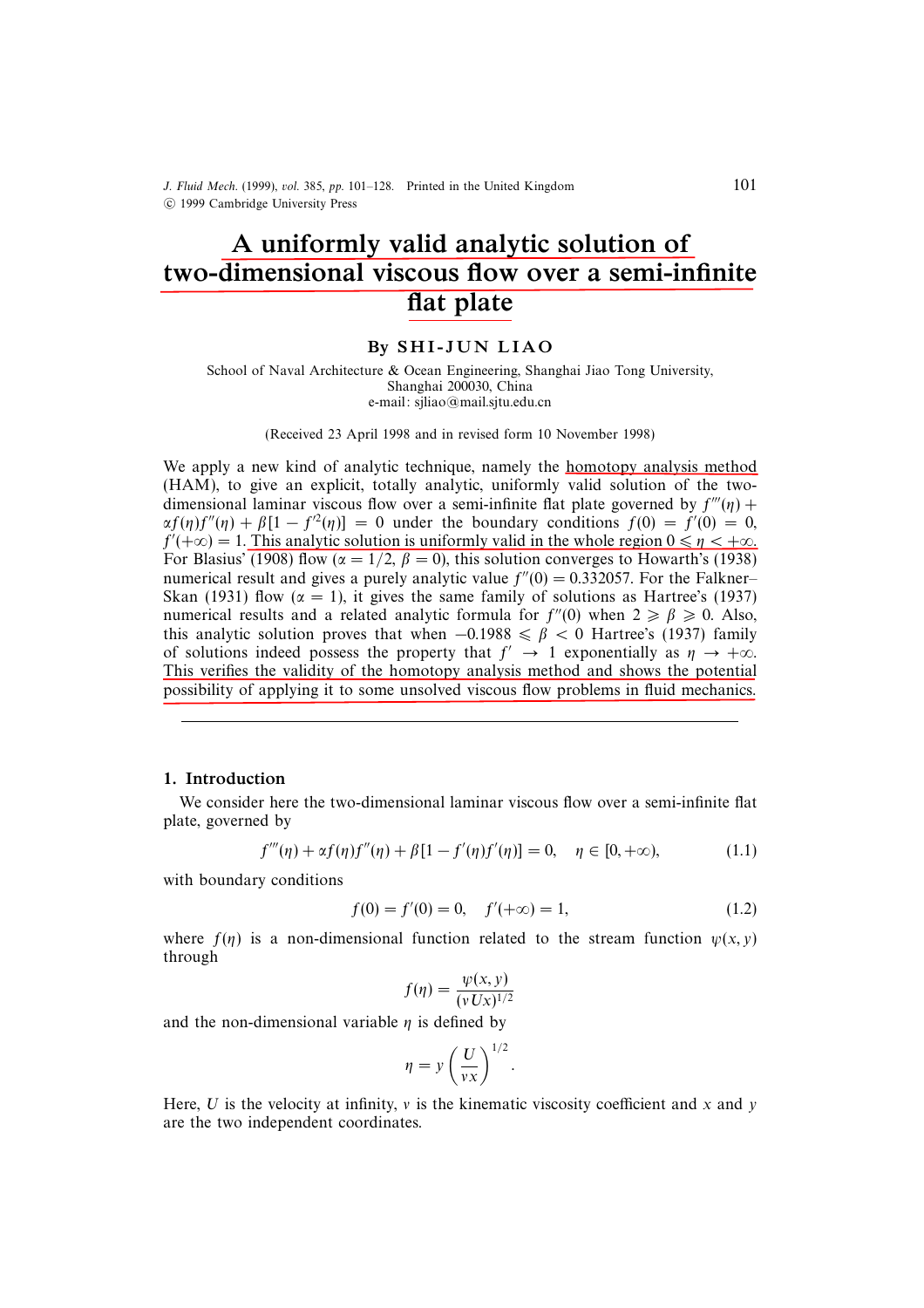When  $\alpha = 1/2$  and  $\beta = 0$ , we have the so-called Blasius (1908) equation

$$
f'''(\eta) + \frac{1}{2}f(\eta)f''(\eta) = 0, \quad \eta \in [0, +\infty), \tag{1.3}
$$

under the same boundary conditions (1.2). Weyl (1942a, b) proved that there exists a unique solution of the Blasius equation. However, as pointed out by White (1991), although the Blasius equation (1.3) looks rather simple, it seems difficult to find an analytic solution. Blasius (1908) gave the power series solution

$$
f(\eta) = \sum_{k=0}^{+\infty} (-\frac{1}{2})^k \frac{A_k \sigma^{k+1}}{(3k+2)!} \eta^{3k+2}
$$
 (1.4)

where the coefficients  $A_k$  are calculated by a recurrence formula

$$
A_0 = A_1 = 1, A_k = \sum_{r=0}^{k-1} {3k-1 \choose 3r} A_r A_{k-r-1} \quad (k \ge 2).
$$
 (1.5)

However, the value  $\sigma = f''(0)$  in (1.4) must be numerically given. Howarth (1938) obtained a numerical result  $f''(0) = 0.33206$ . So, rigorously speaking, Blasius' solution (1.4) is only a semi-analytic and semi-numerical one. Besides, (1.4) converges in a rather restricted region  $|\eta| \le \rho_0$ , where  $\rho_0 \approx 5.690$ . Bairstow (1925) and Goldstein (1930) also gave some series solutions, but the convergence radius of their solutions is finite so that they are invalid for large  $\eta$ . To our knowledge, up to now, no one has reported an explicit, totally analytic, uniformly valid solution of the Blasius equation (1.3). On the other hand, it seems much easier to give its numerical solution. Toepher (1912) and Howarth (1938) applied the Runge–Kutta method to get numerical results. After the appearance of digital computers, Smith (1956), Rosenhead (1963) and Evans (1968) gave very accurate numerical results of the Blasius equation.

When  $\alpha = 1$ , we get the so-called Falkner–Skan (1931) equation

$$
f'''(\eta) + f(\eta)f''(\eta) + \beta[1 - f'(\eta)f'(\eta)] = 0, \quad \eta \in [0, +\infty)
$$
 (1.6)

under the same boundary conditions (1.2). Obviously, (1.6) is more complicated than (1.3) so that it seems more difficult to solve (1.6) analytically. The parameter  $\beta$  can vary in the region  $\beta \leq 2$  so that Falkner–Skan equation (1.6) describes a class of laminar viscous flows. It is known that in some regions of  $\beta$ , the Falkner–Skan equation has multiple solutions. For large  $\eta$ , Hartree (1937) gave an asymptotic expression for  $1 - f'(\eta)$ :

$$
1 - f'(\eta) \approx A\eta^{-(2\beta+1)} \exp(-\frac{1}{2}\eta^2) + B\eta^{2\beta},\tag{1.7}
$$

where A and B are constants. Noticing that when  $\beta \geq 0$  the coefficient B must be zero so as to satisfy the boundary condition at infinity and also that the coefficient A can be uniquely determined by the boundary condition at  $\eta = 0$ , Hartree (1937) pointed out that when  $\beta \ge 0$  the Falkner–Skan equation (1.6) has a unique solution whose first-order derivative  $f'(\eta)$  exponentially tends to 1 as  $\eta \to +\infty$ . However, when  $\beta$  < 0, due to (1.7), the boundary condition at infinity is automatically satisfied for any values of A and B so that condition  $(1.2)$  does not specify a unique solution. Hartree (1937) found that in the region  $\beta_0 < \beta < 0$ , where  $\beta_0 = -0.19884$  with  $f''(\beta_0) = 0$ , there exists a family of unique solutions whose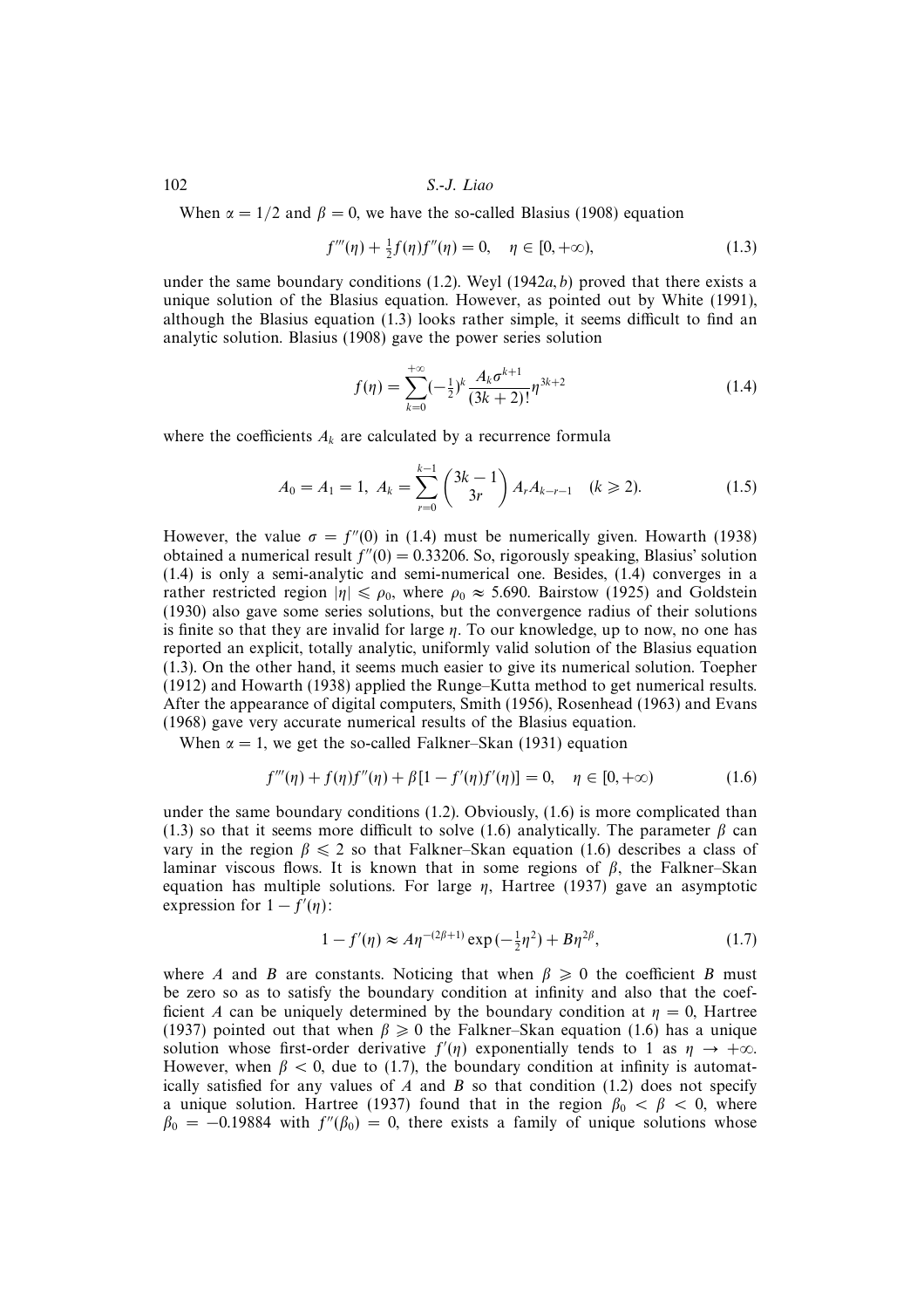first-order derivative tends to 1 exponentially. Hartree's (1937) family of solution has the property  $f''(0) \ge 0$  and shows neither reversed flow nor velocity overshoot. Further, Stewartson (1954) proved that when  $\beta \geq 0$  the Falkner–Skan equation (1.6) has indeed a unique solution, and also, when  $\beta < \beta_0$  all solutions exhibit the property  $f'(\eta^*)$  > 1 where  $\eta^*$  > 0, showing velocity overshoot in some regions. Moreover, in the region  $\beta_0 < \beta < 0$ , Stewartson (1954) found another new family of numerical solutions exhibiting the property  $f''(0) < 0$ , which shows reversed flow, whose first-order derivative also seems to tend to 1 exponentially. Unlike Hartree (1937) and Stewartson (1954), Libby & Liu (1967) believed that the overshoot velocity profile might have physical meanings, so they gave other branches of numerical solutions for  $\beta < \beta_0$ . Their numerical calculations showed that when  $\beta < \beta_0$  multiple (probably an infinity) solution to (1.6) and (1.2) exist for any given values of  $f''(0)$ .

All of above-mentioned solutions to the Falkner–Skan equation (1.6) and (1.2) are given by numerical methods. To our knowledge, no analytic solution has been reported. This unsatisfactory situation might be mainly because our current analytic techniques for nonlinear equations have many limitations and restrictions. In fluid mechanics, the perturbation techniques (see, for example, Nayfeh & Mook 1979) are most widely applied to give analytic approximations of nonlinear problems. For example, as pointed out by Liao (1997a), the power series (1.4) can be given by perturbation techniques, too. Another well-known example is Whitehead (1889) and Proudman & Pearson (1957) who applied perturbation techniques to give analytic approximations of the laminar viscous flow past a sphere in a uniform stream. In essence, perturbation techniques use one or more 'small parameters' to transform a nonlinear problem into an infinite sequence of auxiliary linear sub-problems. However, the so-called small parameter greatly restricts application regions of perturbation techniques. First, many nonlinear problems do not contain such a small parameter. Secondly, the validity of perturbation approximations is in general too strongly dependent upon the value of the small parameters. Finally, we have almost no freedom in selecting the related initial guess approximations and governing equations of the related auxiliary sub-problems. Owing to these restrictions, perturbation techniques have failed to solve many important problems in fluid mechanics. For instance, as pointed out by White (1991), neither Whitehead's (1889) straight foreword nor Proudman & Pearson's marching perturbation technique has been successful in giving high-order approximations of the viscous flow past a sphere in a uniform stream, valid in the high Reynolds number region. Therefore, it seems worthwhile developing new kinds of analytic techniques which do not depend upon small parameters at all.

Based on the homotopy method in topology, Liao (1992, 1995, 1997a) proposed such a new kind of analytic technique, namely the homotopy analysis method (HAM). The homotopy analysis method has the advantage that in general its validity does not depend upon whether or not nonlinear problems under consideration contain small parameters. Therefore, the homotopy analysis method is valid for more nonlinear problems, especially those with strong nonlinearity. In particular, the homotopy analysis method provides us with great freedom to select initial guess approximations, types of governing equations of auxiliary sub-problems and also some auxiliary parameters. It is just this kind of freedom which makes it easier to ensure that the corresponding approximation sequence given by the homotopy analysis method is convergent. For example, Liao (1997a) applied the homotopy analysis method to solve the Blasius equation (1.3) and gave the family of power series solutions in the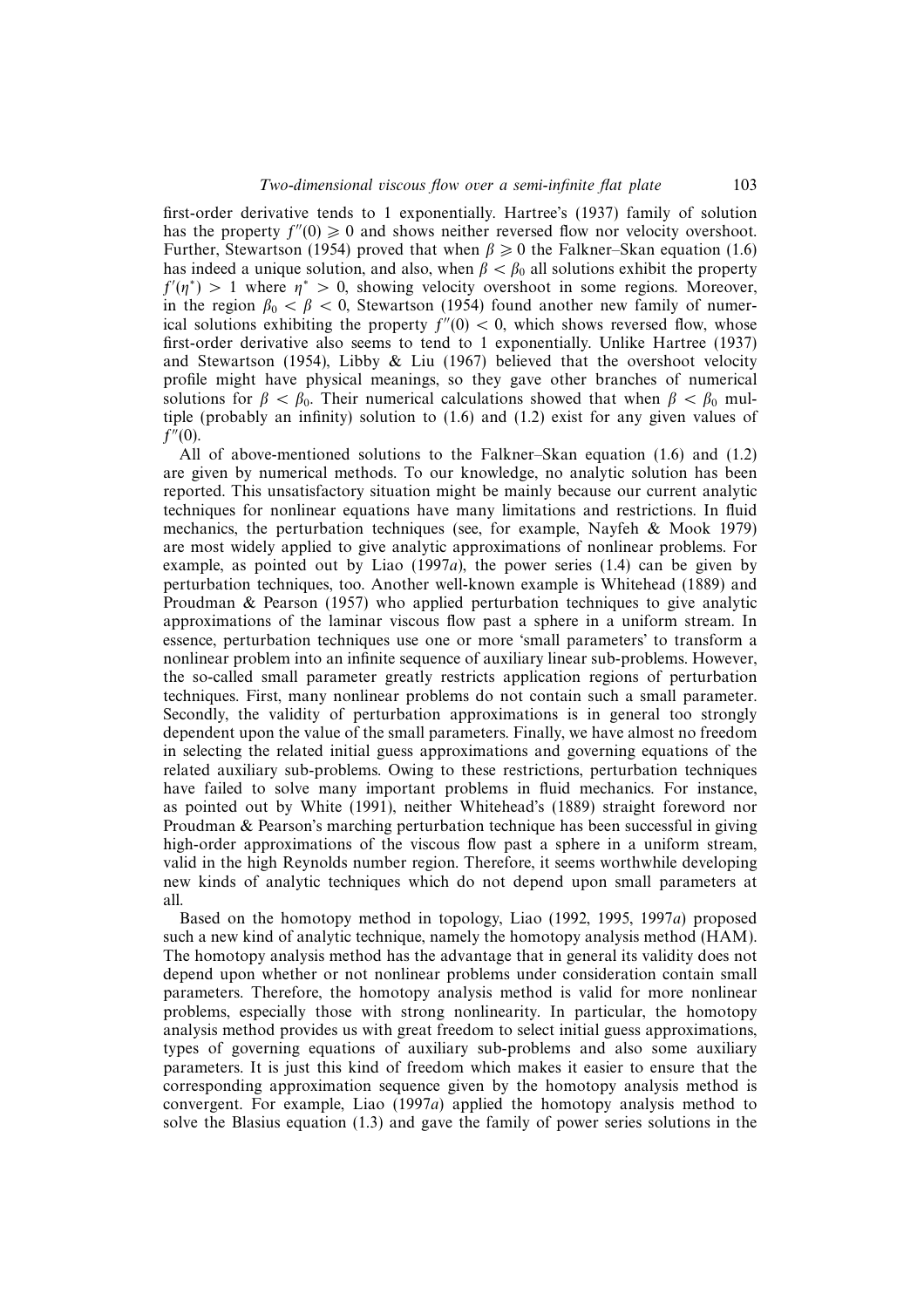auxiliary parameter  $\hbar$ 

$$
f(\eta) = \lim_{m \to +\infty} \sum_{k=0}^{m} \left[ (-\frac{1}{2})^k \frac{A_k \sigma^{k+1}}{(3k+2)!} \eta^{3k+2} \right] \Phi_{m,k}(\hbar), \tag{1.8}
$$

 $\eta \in [0, +\infty), \quad -2 < \hbar < 0,$ 

where  $\sigma = f''(0)$ ,  $A_k(k \ge 0)$  is given by (1.5) and the so-called approach function  $\Phi_{m,n}(\hbar)$  is defined by

$$
\Phi_{m,n}(\hbar) = \begin{cases}\n0 & (n > m), \\
(-\hbar)^n \sum_{k=0}^{m-n} \binom{m}{m-n-k} \binom{n+k-1}{k} \hbar^k & (1 \le n \le m), \\
1 & (n \le 0),\n\end{cases}
$$
\n(1.9)

As pointed out by Liao  $(1997a)$ , the power series solution  $(1.8)$  is valid in the region

$$
-\rho_0 < \eta < \rho_0 \left[ \frac{2}{|\hbar|} - 1 \right]^{1/3} \quad (-2 < \hbar < 0), \tag{1.10}
$$

where  $\rho_0 \approx 5.690$  is the convergence radius of the Blasius' power series (1.4). Therefore, different from Blasius' (1908), Bairstow's (1925) and Goldstein's (1930) series solutions, Liao's (1997a) power series (1.8) may be valid in the whole region  $\eta = [0, +\infty)$  as |h|  $(-2 < h < 0)$  tends to zero. Moreover, as pointed out by Liao (1997a), the Blasius power series (1.4) is only a special case of (1.8) when  $\hbar = -1$ , because the approach function  $\Phi_{m,n}(\hbar)$  has the interesting property that  $\Phi_{m,n}(-1) = 1$  for  $n \leq m$ . Thus, (1.8) is more general than the Blasius' series (1.4). Also, based on the basic ideas of the homotopy analysis method, Liao  $(1997b, c, 1998a, b)$  also developed some new numerical techniques, such as the so-called 'general boundary element method' and even a non-iterative numerical approach for nonlinear problems. All of these verify the validity and great potential of the homotopy analysis method.

However, rigorously speaking, even Liao's (1997a) power series (1.8) is still a semianalytic and semi-numerical solution, because the value of  $f''(0)$  in (1.8) must be obtained by numerical techniques. Notice that Liao (1997a) used

$$
\mathcal{L}_0 = \frac{\partial^3}{\partial \eta^3} \tag{1.11}
$$

as the auxiliary linear operator and  $f_0(\eta) = \sigma \eta^2/2$  as the initial guess approximation. The above auxiliary linear operator (1.11) comes directly from the linear term of the Blasius equation (1.3). However, for the homotopy analysis method, this is not necessary, because the homotopy analysis method provides us with a large freedom to select proper auxiliary linear operators and initial guess approximations of many other types. In this paper, we illustrate that, using a more general auxiliary linear operator such as

$$
\mathcal{L} = \left(\frac{\partial}{\partial \eta} + \gamma\right) \frac{\partial^2}{\partial \eta^2} = \frac{\partial^3}{\partial \eta^3} + \gamma \frac{\partial^2}{\partial \eta^2},\tag{1.12}
$$

where  $\gamma > 0$  is an integer, we can obtain a family of explicit, uniformly valid, totally analytic solutions to (1.1) and (1.2). This is the main purpose of this paper.

This paper has a secondary purpose. Notice that, due to (1.7), when  $\beta$  < 0, the first-order derivative of the solution to the Falkner–Skan equation (1.6) might tend to 1 either exponentially or algebraically. When  $f' \rightarrow 1$  exponentially as  $\eta \rightarrow +\infty$ , we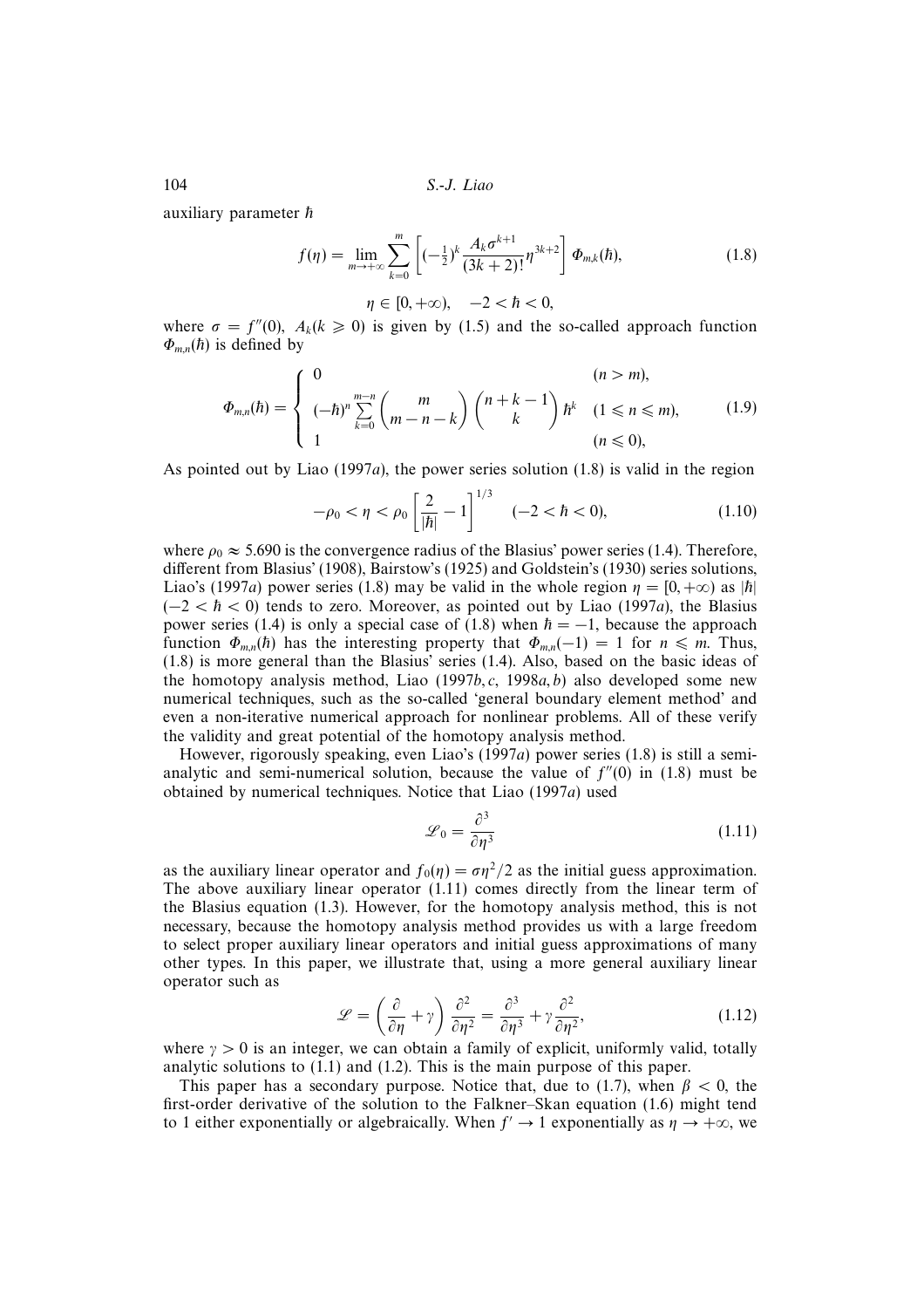have by (1.7) that

$$
\frac{\mathrm{d}}{\mathrm{d}\eta}\ln|1 - f'(\eta)| = -\eta \tag{1.13}
$$

as  $\eta \rightarrow +\infty$ . When  $f' \rightarrow 1$  algebraically as  $\eta \rightarrow +\infty$ ,

$$
\frac{\mathrm{d}}{\mathrm{d}\eta}\ln|1 - f'(\eta)| = \frac{2\beta}{\eta} \to 0\tag{1.14}
$$

as  $n \to +\infty$ . However, owing to truncation errors of numerical computations, rigorously speaking, it is impossible by means of any numerical methods to exactly examine whether a solution has the property  $(1.13)$  for very large  $\eta$ . For example, we analysed numerical solutions to the Falkner–Skan equation (1.6) obtained by Runge– Kutta's method and using the values of  $f''(0)$  given by Hartree (1937), Stewartson (1954) and Libby & Liu (1967), and found that as  $\eta$  becomes sufficiently large the term  $d/d\eta \ln|1 - f'(\eta)|$  tends to zero, similar to (1.14) but not to (1.13), for all values of β even including  $\beta \ge 0$ . However, as proved by Hartree (1937) and Stewartson (1954),  $f'(\eta) \to 1$  exponentially when  $\beta \ge 0$ . So, numerical methods cannot examine whether or not a numerical solution possesses the property that  $f' \rightarrow 1$  exponentially as  $\eta \to +\infty$ . Thus, when  $\beta < 0$ , none of the numerical methods mentioned above can tell us whether or not  $f' \rightarrow 1$  exponentially as  $\eta \rightarrow +\infty$ . From (1.7) there might exist an infinite number of possibilities, and  $B = 0$  is only one among them. By (1.7), for small but nor-zero  $|B|/|A|$ ,  $|1-f'(\eta)|$  would decrease fast at first but then rather slowly as  $\eta$  becomes very large, similar to the situations that all numerical results from the Falkner–Skan equation show. So, we should examine whether or not the solutions to the Falkner–Skan equation (1.6) (when  $\beta$  < 0) given by the Hartree (1937), Stewartson (1954) and Libby & Liu (1967) indeed have the property that  $f'(\eta) \to 1$  exponentially as  $\eta \to +\infty$ . To do so, we have to analyse its uniformly valid analytic solutions.

## 2. The explicit, totally analytic solution

In this section, we apply the homotopy analysis method to give an explicit, uniformly valid, totally analytic solution to (1.1) and (1.2). Using  $\mathscr L$  defined by (1.12) as an auxiliary linear operator, we construct the family of differential equations

$$
(1-p)\mathcal{L}[F(\eta, p) - f_0(\eta)]
$$
  
=  $p\hbar \left\{ \frac{\partial^3 F(\eta, p)}{\partial \eta^3} + \alpha F(\eta, p) \frac{\partial^2 F(\eta, p)}{\partial \eta^2} + \beta \left[ 1 - \frac{\partial F(\eta, p)}{\partial \eta} \frac{\partial F(\eta, p)}{\partial \eta} \right] \right\},$   
 $\eta \in [0, +\infty), \quad \hbar \neq 0, \quad p \in [0, 1],$  (2.1)

with boundary conditions

$$
F(0, p) = F'(0, p) = 0, \quad F'(+\infty, p) = 1, \quad p \in [0, 1], \tag{2.2}
$$

where the prime denotes the partial derivative with respect to  $\eta$ , and

$$
f_0(\eta) = \eta - \frac{[1 - \exp(-\gamma \eta)]}{\gamma} + \frac{\varpi [1 - (1 + \gamma \eta) \exp(-\gamma \eta)]}{\gamma^2}
$$
(2.3)

is an initial guess approximation which satisfies the boundary conditions (1.2),  $\hbar$  an auxiliary parameter, and p an embedding parameter. Clearly, at  $p = 0$ , we have by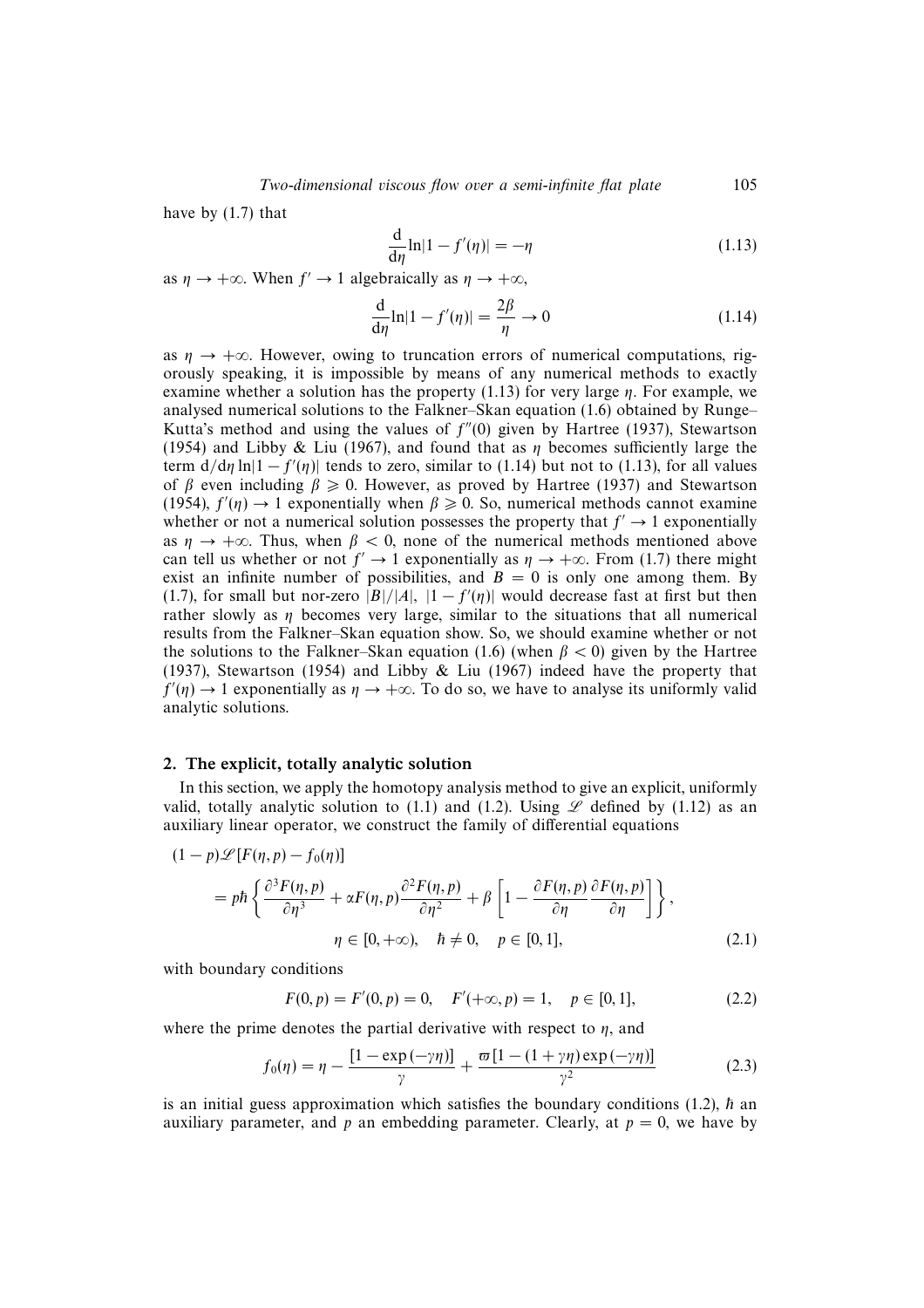(2.1) and (2.2) that

$$
F(\eta, 0) = f_0(\eta), \quad \eta \in [0, +\infty).
$$
 (2.4)

When  $p = 1$ , (2.1) and (2.2) are the same as (1.1) and (1.2), respectively, so that we have

$$
F(\eta, 1) = f(\eta), \quad \eta \in [0, +\infty). \tag{2.5}
$$

Therefore, according to  $(2.4)$  and  $(2.5)$ , the variation of p from 0 to 1 is just the continuous variation of  $F(\eta, p)$  from the initial guess approximation  $f_0(\eta)$  to the unknown solution  $f(\eta)$  of (1.1) and (1.2). In topology, this kind of continuous variation is called deformation;  $f_0(\eta)$  and  $f(\eta)$  are called homotopic. Owing to this, we call (2.1) and (2.2) the zeroth-order deformation equations. Notice that owing to (1.12) the auxiliary linear operator  $\mathscr L$  is completely determined by the value of  $\gamma$ . And from (2.3) we have  $f_0''(0) = \gamma + \varpi$  so that for any fixed value of  $\gamma$  we can change the initial guess approximation  $f_0(\eta)$  by selecting different values of  $\varpi$ .

Assume that the deformation  $F(\eta, p)$  governed by (2.1) and (2.2) is smooth enough so that

$$
f_0^{[k]}(\eta) = \left. \frac{\partial^k F(\eta, p)}{\partial p^k} \right|_{p=0} \quad (k \ge 1), \tag{2.6}
$$

namely the kth-order deformation derivative exists. Then, according to (2.4) and the Taylor formula, we have

$$
F(\eta, p) = f_0(\eta) + \sum_{k=1}^{+\infty} \left[ \frac{f_0^{[k]}(\eta)}{k!} \right] p^k = \sum_{k=0}^{+\infty} \phi_k(\eta) p^k, \tag{2.7}
$$

where we define

$$
\phi_0(\eta) = f_0(\eta), \quad \phi_k(\eta) = \frac{f_0^{[k]}(\eta)}{k!} \quad (k \ge 1). \tag{2.8}
$$

Clearly, the convergence region of the above Maclaurin series depends upon the auxiliary parameter  $\hbar$  ( $\hbar \neq 0$ ), the auxiliary linear operator  $\mathscr L$  which is determined by  $\gamma$  ( $\gamma > 0$ ), and the initial guess approximation  $f_0(\eta)$  which is determined by both  $γ$  and  $π$ . Assume that  $h, π$  and  $γ$  are selected such that the series (2.7) is convergent at  $p = 1$ . Then, owing to (2.5) and (2.7), we get at  $p = 1$  the important relationship

$$
f(\eta) = f_0(\eta) + \sum_{k=1}^{+\infty} \frac{f_0^{[k]}(\eta)}{k!} = \sum_{k=0}^{+\infty} \phi_k(\eta)
$$
 (2.9)

between the initial guess approximation  $\phi_0(\eta) = f_0(\eta)$  and the unknown solution  $f(\eta)$ .

There are two ways to get the governing equations of the unknown function  $\phi_m(\eta)(m \ge 1)$ . First, differentiating the zeroth-order deformation equations (2.1) and (2.2) *m* times with respect to *p* and then setting  $p = 0$  and finally dividing it by *m*!, we have for  $m \geq 1$  that

$$
\mathcal{L}(\phi_m - \chi_m \phi_{m-1}) = G_m(\eta), \quad \eta \in [0, +\infty), \tag{2.10}
$$

with boundary conditions

$$
\phi_m(0) - \chi_m \phi_{m-1}(0) = \phi'_m(0) - \chi_m \phi'_{m-1}(0) = \phi'_m(+\infty) - \chi_m \phi'_{m-1}(+\infty) = 0, \qquad (2.11)
$$

where the prime denotes the derivative with respect to  $\eta$ , and

$$
\chi_m = \begin{cases} 0 & m = 1 \\ 1, & m > 1, \end{cases}
$$
 (2.12)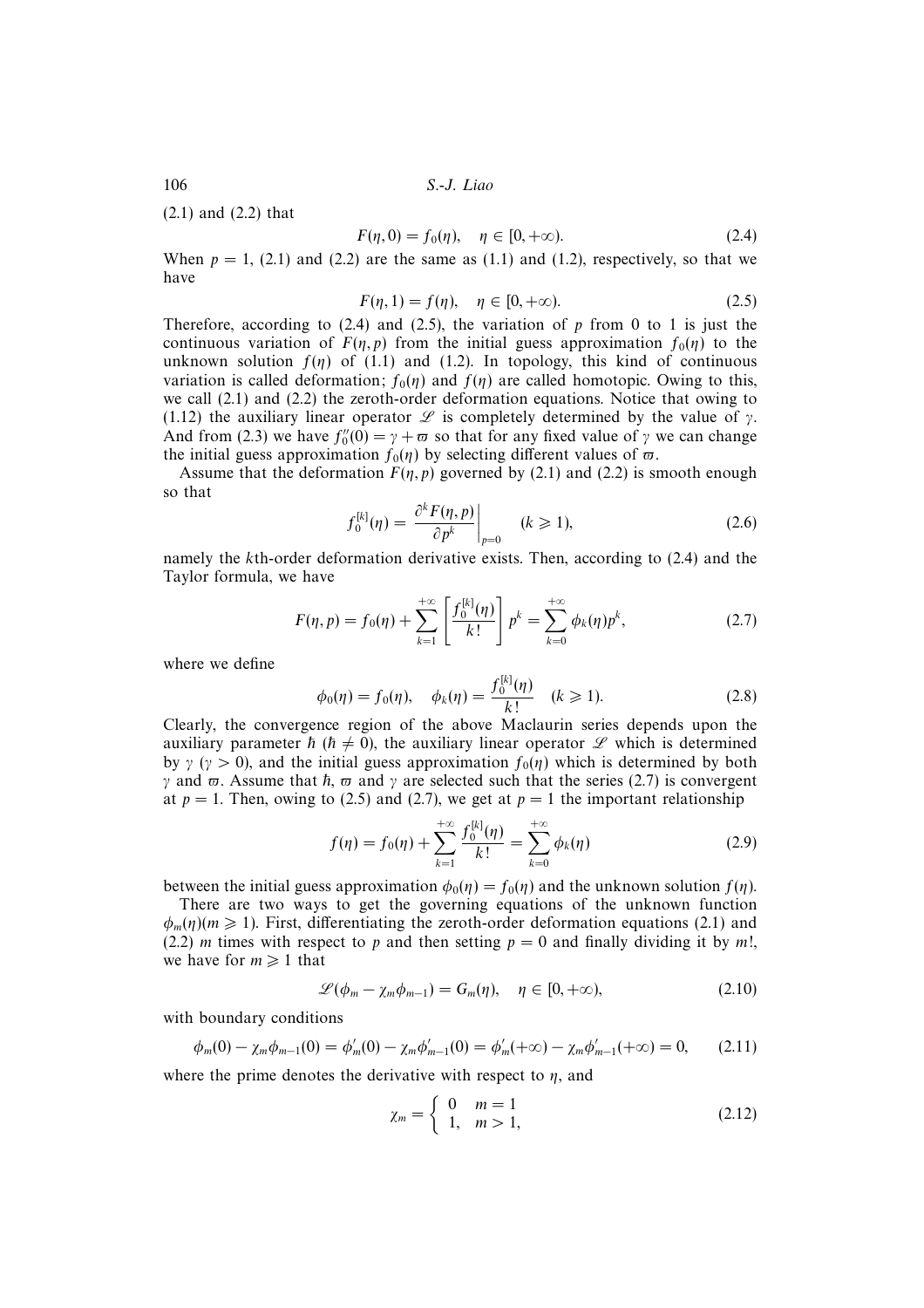Two-dimensional viscous flow over a semi-infinite flat plate 107

$$
G_1(\eta) = \hbar \left\{ \phi_0'''(\eta) + \alpha \phi_0(\eta) \phi_0''(\eta) + \beta [1 - \phi_0'(\eta) \phi_0'(\eta)] \right\},\tag{2.13}
$$

$$
G_m(\eta) = \hbar \left\{ \frac{d^3 \phi_{m-1}(\eta)}{d\eta^3} + \alpha \sum_{k=0}^{m-1} \phi_k(\eta) \frac{d^2 \phi_{m-1-k}(\eta)}{d\eta^2} - \beta \sum_{k=0}^{m-1} \frac{d\phi_k(\eta)}{d\eta} \frac{d\phi_{m-1-k}(\eta)}{d\eta} \right\}, \quad (m \ge 2). \quad (2.14)
$$

We call equations (2.10) and (2.11) the *m*th-order deformation equations ( $m \ge 1$ ). The second way to get the governing equations is to substitute the series  $(2.7)$ , say

$$
F(\eta, p) = f_0(\eta) + \sum_{k=1}^{+\infty} \phi_k(\eta) p^k,
$$

into the zeroth-order deformation equations  $(2.1)$  and  $(2.2)$ , and then, by equating the terms of the same power of  $p$ , we can get the same mth-order deformation equations as (2.10) and (2.11). In general, when nonlinear problems under consideration do not contain transcendental functions of unknowns, the above two ways give the same high-order deformation equations. Otherwise, the second approach either does not work or is less efficient. Thus, the first approach is more general than the second.

Notice that from (2.3) and (2.13) we can first calculate the term  $G_1(\eta)$  and then obtain  $\phi_1(\eta)$  by solving the corresponding linear first-order deformation equations (2.10) and (2.11) when  $m = 1$ . Further, we can calculate the term  $G_2(\eta)$  from (2.14) and then get  $\phi_2(\eta)$  by solving the corresponding linear second-order deformation equations (2.10) and (2.11) when  $m = 2$ , and so on. In this way, the linear mth-order  $(m \ge 1)$  deformation equations (2.10) and (2.11) can be solved one after the other in order. We emphasize that all of these *mth*-order ( $m \ge 1$ ) deformation equations (2.10) and (2.11) are linear. Therefore, in essence, we transfer the original nonlinear equations  $(1.1)$  and  $(1.2)$  into an infinite number of linear equations  $(2.10)$  and (2.11). However, different from perturbation techniques, this kind of transformation has nothing to do with 'small parameters'. Secondly, all of these mth-order ( $m \ge 1$ ) deformation equations possess the same linear operator  $\mathscr L$  defined by (1.12). Thus, the current approach is rather suitable for symbolic calculations. We apply the symbolic computation software MATHEMATICA (Abell & Braselton 1994) to solve the first few deformation equations (2.10) and (2.11) and find, to some surprise, that  $\phi_m(\eta)$ can be explicitly expressed in the general form

$$
\phi_m(\eta) = \sum_{k=0}^{m+1} \Psi_{m,k}(\eta) \exp(-k\gamma\eta), \quad m \ge 0,
$$
\n(2.15)

where the  $\Psi_{m,k}(\eta)$  are defined by

$$
\Psi_{0,0}(\eta) = b_{0,0}^0 + b_{0,0}^1 \eta,\tag{2.16}
$$

$$
\Psi_{0,1}(\eta) = b_{0,1}^0 + b_{0,1}^1 \eta,\tag{2.17}
$$

$$
\Psi_{m,0}(\eta) = b_{m,0}^0, \qquad m \geq 1,
$$
\n(2.18)

$$
\Psi_{m,k}(\eta) = \sum_{i=0}^{2(m+1)-k} b_{m,k}^i \eta^i, \quad m \ge 1, \quad 1 \le k \le m+1. \tag{2.19}
$$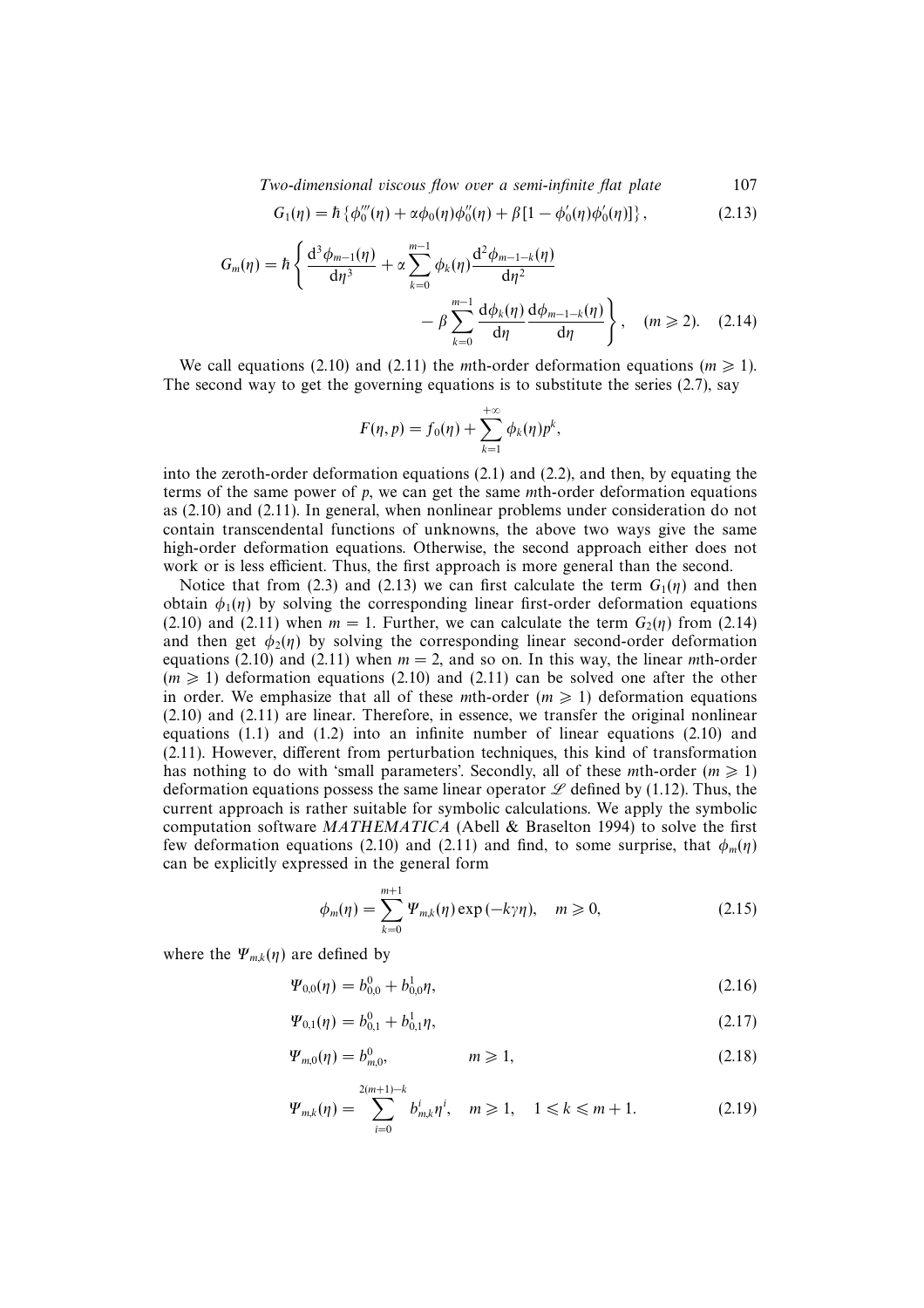Knowing the structure (2.15) of  $\phi_m(\eta)$ , we can rigorously deduce the following recurrence formulae for the coefficients  $b_{m,n}^k$  of  $\phi_m(\eta)$ , where  $m \geq 1, 0 \leq n \leq m+1$ and  $0 \leq k \leq 2(m + 1) - n$ , as follows:

$$
b_{m,0}^{0} = \chi_m b_{m-1,0}^{0} - \gamma^{-1} \sum_{q=0}^{2m} \Gamma_{m,1}^q \mu_{1,1}^q
$$
  
 
$$
- \sum_{n=2}^{m+1} \left[ (n-1) \Gamma_{m,n}^0 \mu_{n,0}^0 + \sum_{q=1}^{2(m+1)-n} \Gamma_{m,n}^q (n \mu_{n,0}^q - \mu_{n,0}^q - \gamma^{-1} \mu_{n,1}^q) \right], \qquad (2.20)
$$

 $\boldsymbol{b}_{\mathrm{m},0}^{1}=\boldsymbol{0},$  $\frac{1}{m,0} = 0,$  (2.21)

$$
b_{m,1}^{0} = \chi_m b_{m-1,1}^{0} + \gamma^{-1} \sum_{q=0}^{2m} \Gamma_{m,1}^q \mu_{1,1}^q
$$
  
+ 
$$
\sum_{n=2}^{m+1} \left[ n \Gamma_{m,n}^0 \mu_{n,0}^0 + \sum_{q=1}^{2(m+1)-n} \Gamma_{m,n}^q (n \mu_{n,0}^q - \gamma^{-1} \mu_{n,1}^q) \right],
$$
 (2.22)

$$
b_{m,1}^k = \chi_m b_{m-1,1}^k + \sum_{q=k-1}^{2m} \Gamma_{m,1}^q \mu_{1,k}^q, \quad 1 \le k \le 2m-1,
$$
 (2.23)

$$
b_{m,1}^k = \sum_{q=k-1}^{2m} \Gamma_{m,1}^q \mu_{1,k}^q, \quad 2m \le k \le 2m+1,
$$
\n(2.24)

$$
b_{m,n}^k = \chi_m b_{m-1,n}^k - \sum_{q=k}^{2(m+1)-n} \Gamma_{m,n}^q \mu_{n,k}^q, \quad 0 \le k \le 2m-n, \quad 2 \le n \le m,
$$
 (2.25)

$$
b_{m,n}^k = -\sum_{q=k}^{2(m+1)-n} \Gamma_{m,n}^q \mu_{n,k}^q, \quad 2m-n+1 \leq k \leq 2m-n+2, \quad 2 \leq n \leq m, \quad (2.26)
$$

$$
b_{m,m+1}^k = -\sum_{q=k}^{m+1} \Gamma_{m,m+1}^q \mu_{m+1,k}^q, \quad 0 \le k \le m+1,
$$
\n(2.27)

where

$$
\mu_{1,k}^q = \frac{q!}{k!} \frac{(q-k+2)}{\gamma^{q-k+3}}, \quad 0 \le k \le q+1, \quad q \ge 0
$$
\n(2.28)

$$
\mu_{n,k}^q = \frac{q!}{k!} \frac{1}{(n-1)^{q-k+1} \gamma^{q-k+3}} \left\{ 1 - \left( 1 - \frac{1}{n} \right)^{q-k+1} \left[ (q-k+2) - (q-k+1) \left( 1 - \frac{1}{n} \right) \right] \right\},\tag{2.29}
$$

$$
0 \le k \le q, \quad n \ge 2, \quad q \ge 0 \tag{2.29}
$$

and the related coefficient  $\Gamma_{m,n}^q$  is defined by

$$
\Gamma_{m,1}^q = \hbar (d_{m-1,1}^q + \delta_{m,1}^q + \Delta_{m,1}^q), \quad 0 \le q \le 2m - 1, \tag{2.30}
$$

$$
\Gamma_{m,1}^{2m} = \hbar (\delta_{m,1}^{2m} + \Delta_{m,1}^{2m}), \tag{2.31}
$$

$$
\Gamma_{m,m+1}^q = \hbar (\delta_{m,m+1}^q + \Delta_{m,m+1}^q), \quad 0 \le q \le m+1,
$$
\n(2.32)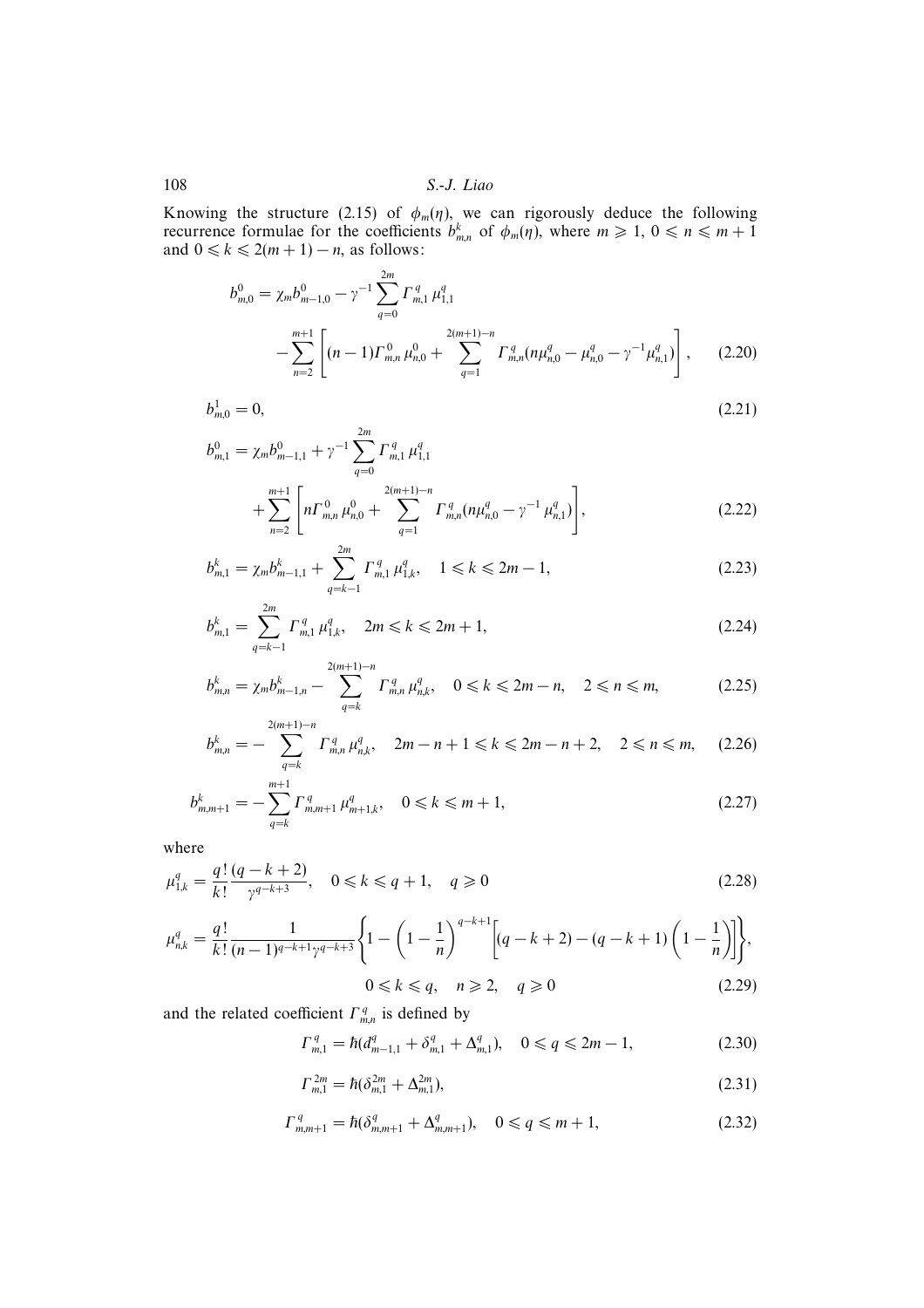and for  $2 \le n \le m$ ,

$$
\Gamma_{m,n}^q = \begin{cases}\n\hbar (d_{m-1,n}^q + \delta_{m,n}^q + \Delta_{m,n}^q), & 0 \le q \le 2m - n, \\
\hbar (\delta_{m,n}^q + \Delta_{m,n}^q), & 2m - n + 1 \le q \le 2m - n + 2, \\
0, & \text{otherwise.} \n\end{cases}
$$
\n(2.33)

Here the coefficients  $\delta_{m,n}^q$  and  $\Delta_{m,n}^q$ , where  $m \geq 1, 0 \leq n \leq m+1, 0 \leq q \leq 2(m+1)-n$ , are defined by

$$
\delta_{m,n}^q = \alpha \sum_{k=0}^{m-1} \sum_{j=\max\{1,n+k-m\}}^{\min\{n,k+1\}} \sum_{i=\max\{0,q-2(m-k)+n-j\}}^{\min\{q,2(k+1)-j\}} c_{k,j}^i b_{m-1-k,n-j}^{q-i} \lambda_{m-1-k,n-j}^{q-i},\tag{2.34}
$$

and

$$
\Delta_{m,n}^q = -\beta \sum_{k=0}^{m-1} \sum_{j=\max\{0,n+k-m\}}^{\min\{n,k+1\}} \sum_{i=\max\{0,q-2(m-k)+n-j\}}^{\min\{q,2(k+1)-j\}} a_{k,j}^i a_{m-1-k,n-j}^{q-i}, \tag{2.35}
$$

respectively, where

$$
\lambda_{i,j}^k = \begin{cases}\n0, & i = j = 0, \quad k \ge 2, \\
0, & i > 0, \quad j = 0, \quad k \ge 1, \\
0, & j > i + 1, \\
0, & k > 2(i + 1) - j, \\
1, & \text{otherwise,} \n\end{cases}
$$
\n(2.36)

and the related coefficients  $a_{m,k}^i$ ,  $c_{m,k}^i$ ,  $d_{m,k}^j$  are given by

$$
a_{m,k}^i = (i+1)\lambda_{m,k}^{i+1} b_{m,k}^{i+1} - (k\gamma) b_{m,k}^i \lambda_{m,k}^i,
$$
\n(2.37)

$$
c_{m,k}^i = (i+1)(i+2)b_{m,k}^{i+2} \lambda_{m,k}^{i+2} - 2(k\gamma)(i+1) b_{m,k}^{i+1} \lambda_{m,k}^{i+1} + (k\gamma)^2 b_{m,k}^i \lambda_{m,k}^i, \qquad (2.38)
$$

and

$$
d_{m,k}^i = (i+1)\lambda_{m,k}^{i+1} c_{m,k}^{i+1} - (k\gamma) \lambda_{m,k}^i c_{m,k}^i.
$$
 (2.39)

The detailed derivation is given in the Appendix.

Using above recurrence formulae, we can calculate all coefficients  $b_{m,n}^k$  by using only the first four:

$$
b_{0,0}^0 = \frac{\varpi}{\gamma^2} - \frac{1}{\gamma}, \quad b_{0,0}^1 = 1, \quad b_{0,1}^0 = -\frac{\varpi}{\gamma^2} + \frac{1}{\gamma}, \quad b_{0,1}^1 = -\frac{\varpi}{\gamma}, \tag{2.40}
$$

given by the initial guess approximation (2.3). The corresponding Mth-order approximation of  $(1.1)$  and  $(1.2)$  is then given by

$$
f_0(\eta) + \sum_{n=1}^{M} \phi_n(\eta) = \sum_{m=0}^{M} \sum_{n=0}^{m+1} \Psi_{m,n}(\eta) \exp(-n\gamma\eta)
$$
  
=  $t + \left(\sum_{m=0}^{M} b_{m,0}^0\right) + \sum_{n=1}^{M+1} \exp(-n\gamma\eta) \left(\sum_{m=n-1}^{M} \sum_{k=0}^{2(m+1)-n} b_{m,n}^k \eta^k\right).$  (2.41)

Therefore, we obtain in fact the following explicit, totally analytic solution of the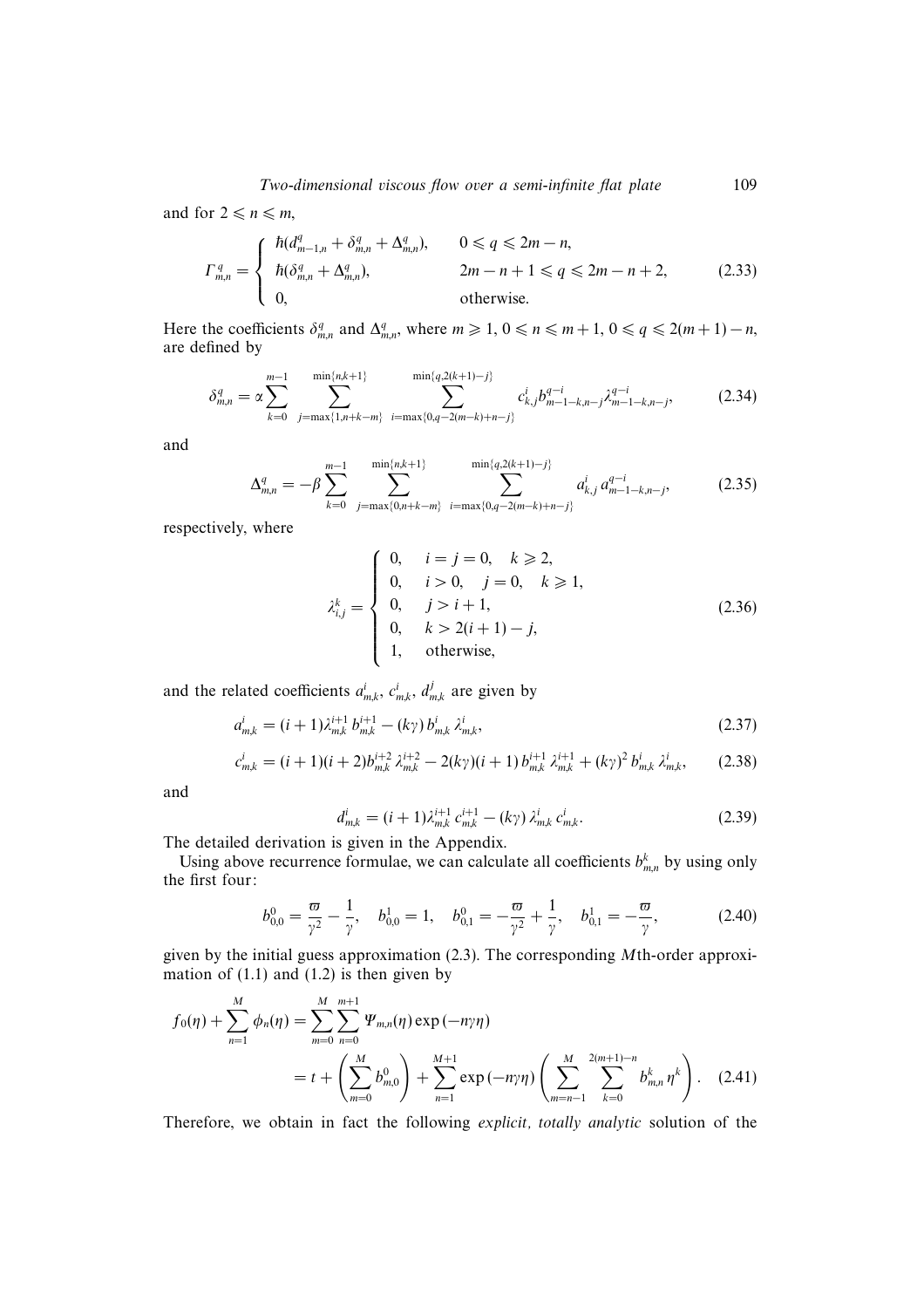two-dimensional laminar viscous flow over a semi-infinite flat plane:

$$
f(\eta) = \sum_{k=0}^{+\infty} \phi_k(\eta) = t + \lim_{M \to +\infty} \left[ \left( \sum_{m=0}^{M} b_{m,0}^0 \right) + \sum_{n=1}^{M+1} \exp(-n\gamma\eta) \left( \sum_{m=n-1}^{M} \sum_{k=0}^{2(m+1)-n} b_{m,n}^k \eta^k \right) \right].
$$
 (2.42)

## 3. The convergence of the analytic solution

In this section, we consider the convergence of the infinite series (2.42). First, we can prove that, if the infinite series

$$
\sum_{k=0}^{+\infty} \phi_k(\eta) \tag{3.1}
$$

is convergent, it must converge to the solution of equations (1.1) and (1.2).

To prove this, we first assume that  $\hbar$ ,  $\varpi$  and  $\gamma$  are selected such that the series (3.1) converges. Then, it must hold that

$$
\lim_{m \to +\infty} \phi_m(\eta) = 0. \tag{3.2}
$$

Further, we have by (2.10) and (2.12) that

$$
\sum_{k=1}^m G_m(\eta) = \sum_{k=1}^m \mathscr{L}[\phi_k - \chi_k \phi_{k-1}] = \mathscr{L}\left[\sum_{k=1}^m \phi_k - \sum_{k=1}^m \chi_k \phi_{k-1}\right] = \mathscr{L}\phi_m.
$$

Thus, owing to (1.12), (3.2) and above expression, we have

$$
\lim_{m \to +\infty} \sum_{k=1}^{m} G_k(\eta) = \lim_{m \to +\infty} \mathcal{L}[\phi_m(\eta)] = 0, \quad \eta \in [0, +\infty), \tag{3.3}
$$

say, the infinite sequence  $s_1, s_2, s_3, \ldots$ , where  $s_m = \sum_{k=1}^m G_k(\eta)$ , converges to zero. On the other hand, owing to (2.13) and (2.14), we have

$$
\sum_{i=1}^{m} G_i(\eta) = \hbar \sum_{i=1}^{m} \left\{ \frac{d^3 \phi_{i-1}(\eta)}{d\eta^3} + \alpha \sum_{k=0}^{i-1} \phi_k(\eta) \frac{d^2 \phi_{i-1-k}(\eta)}{d\eta^2} + \beta \left[ (1 - \chi_i) - \sum_{k=0}^{i-1} \frac{d \phi_{i-1-k}(\eta)}{d\eta} \frac{d\phi_k(\eta)}{d\eta} \right] \right\}.
$$
 (3.4)

Thus,

$$
\lim_{m \to +\infty} \sum_{i=1}^{m} G_i(\eta) = \hbar \sum_{i=1}^{+\infty} \left\{ \frac{d^3 \phi_{i-1}(\eta)}{d\eta^3} + \alpha \sum_{k=0}^{i-1} \phi_k(\eta) \frac{d^2 \phi_{i-1-k}(\eta)}{d\eta^2} + \beta \left[ (1 - \chi_i) - \sum_{k=0}^{i-1} \frac{d\phi_{i-1-k}(\eta)}{d\eta} \frac{d\phi_k(\eta)}{d\eta} \right] \right\}
$$

$$
= \hbar \left\{ \frac{d^3}{d\eta^3} \sum_{i=1}^{+\infty} \phi_{i-1}(\eta) + \alpha \sum_{i=1}^{+\infty} \sum_{k=0}^{i-1} \phi_k(\eta) \frac{d^2 \phi_{i-1-k}(\eta)}{d\eta^2} \right\}
$$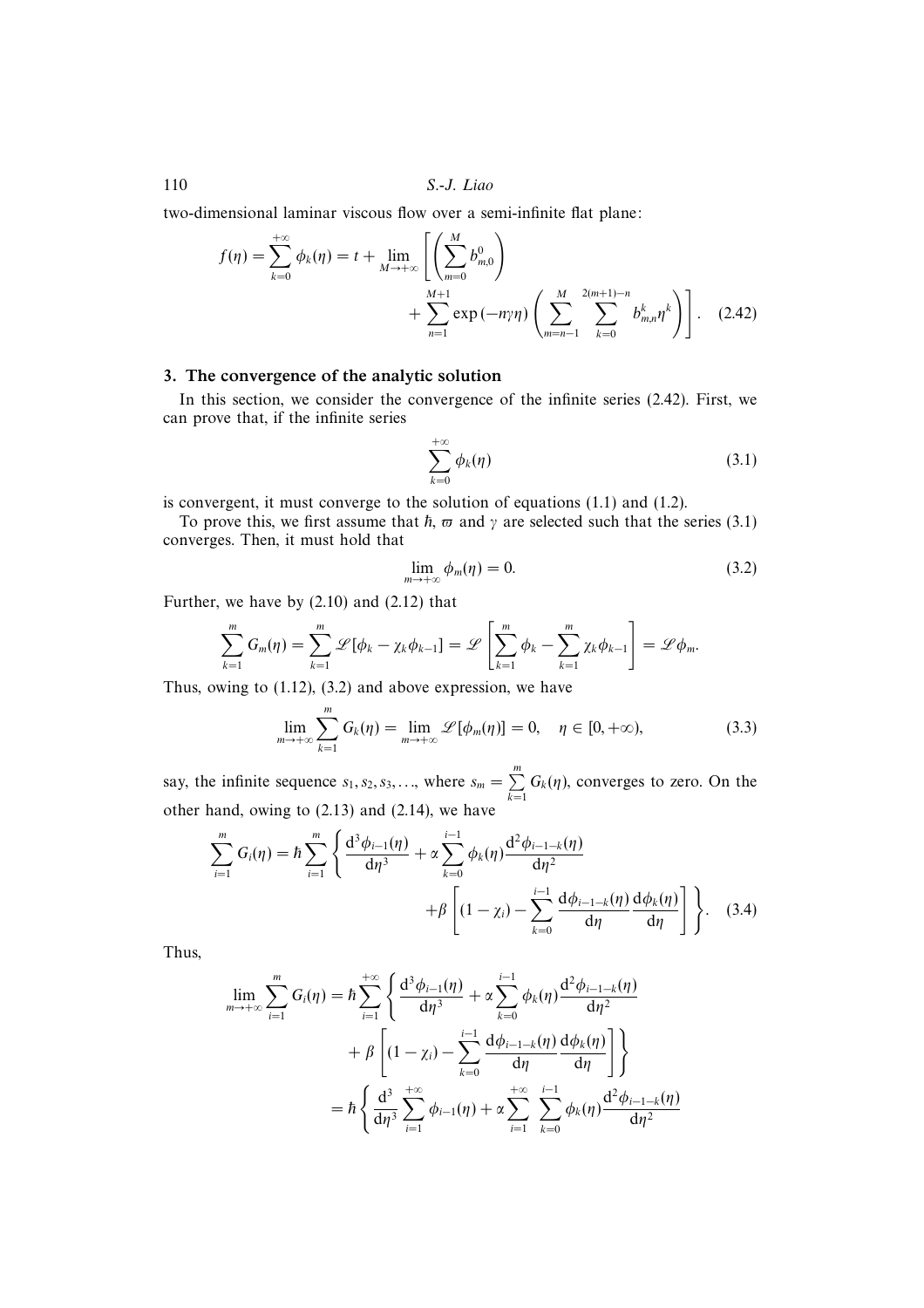Two-dimensional viscous flow over a semi-infinite flat plate 111

$$
+\beta \left[\sum_{i=1}^{+\infty} (1 - \chi_i) - \sum_{i=1}^{+\infty} \sum_{k=0}^{i-1} \frac{d\phi_{i-1-k}(\eta)}{d\eta} \frac{d\phi_k(\eta)}{d\eta}\right]\n= \hbar \left\{\frac{d^3}{d\eta^3} \sum_{i=0}^{+\infty} \phi_i(\eta) + \alpha \sum_{k=0}^{+\infty} \sum_{j=k+1}^{+\infty} \phi_k(\eta) \frac{d^2\phi_{j-1-k}(\eta)}{d\eta^2} + \beta \left[1 - \sum_{k=0}^{+\infty} \sum_{j=k+1}^{+\infty} \frac{d\phi_{j-1-k}(\eta)}{d\eta} \frac{d\phi_k(\eta)}{d\eta}\right]\n\right\}\n= \hbar \left\{\frac{d^3}{d\eta^3} \left[\sum_{k=0}^{+\infty} \phi_k(\eta)\right] + \alpha \sum_{k=0}^{+\infty} \phi_k(\eta) \frac{d^2}{d\eta^2} \left[\sum_{k=0}^{+\infty} \phi_k(\eta)\right] + \beta \left[1 - \left(\frac{d}{d\eta} \sum_{k=0}^{+\infty} \phi_k(\eta)\right)^2\right]\right\}.
$$
(3.5)

Since  $\hbar \neq 0$ , we have by (3.3) and (3.5) that

$$
\frac{\mathrm{d}^3}{\mathrm{d}\eta^3} \left[ \sum_{k=0}^{+\infty} \phi_k(\eta) \right] + \alpha \sum_{k=0}^{+\infty} \phi_k(\eta) \frac{\mathrm{d}^2}{\mathrm{d}\eta^2} \left[ \sum_{k=0}^{+\infty} \phi_k(\eta) \right] + \beta \left[ 1 - \left( \frac{\mathrm{d}}{\mathrm{d}\eta} \sum_{k=0}^{+\infty} \phi_k(\eta) \right)^2 \right] = 0. \quad (3.6)
$$

Furthermore, from (2.3) and (2.11), we have

$$
\sum_{k=0}^{+\infty} \phi_k(0) = 0, \quad \sum_{k=0}^{+\infty} \phi'_k(0) = 0, \quad \sum_{k=0}^{+\infty} \phi'_k(+\infty) = 1.
$$
 (3.7)

Therefore owing to (3.6) and (3.7), if the infinite series (2.42) converges, it must be a solution of equations  $(1.1)$  and  $(1.2)$ . Thus, we only need to concentrate on selecting the appropriate initial guess approximation  $f_0(\eta)$ , auxiliary linear operator  $\mathscr L$  and auxiliary parameter  $\hbar$  to ensure the infinite series (2.42) is convergent.

Notice that the infinite sequence (2.42) gives a family of explicit analytic solutions in three parameters  $\pi$ ,  $\gamma$  ( $\gamma > 0$ ) and  $\hbar$  ( $\hbar \neq 0$ ). Certainly, some among them may converge to  $f(\eta)$  but others might not, dependent upon their values. Moreover, some of them might be 'better' than others; we emphasize that it is the homotopy analysis method which provides us with great freedom and large flexibility to select 'better' values of  $\pi$ , *γ* and  $\hbar$  to ensure the related series (2.42) convergent to  $f(\eta)$ , although this kind of freedom has its negative side which we will discuss later in this paper.

The essence of any an approximation approach is to express a solution of a problem as a complete set of base functions. From (2.42), our current base functions are

$$
1, \eta, \eta^m \exp(-n\gamma\eta) \quad (n \geqslant 1, m \geqslant 0). \tag{3.8}
$$

According to (1.7), if  $f'(\eta) \to 1$  exponentially as  $\eta \to +\infty$ , we have

$$
1 - f'(\eta) \propto \eta^{-(2\beta + 1)} \exp(-\frac{1}{2}\eta^2). \tag{3.9}
$$

Notice that we can rewrite the term  $\exp(-\eta^2/2)$  in the following form:

$$
\exp(-\frac{1}{2}\eta^2) = \exp(-\gamma\eta)\exp(-\frac{1}{2}\eta^2 + \gamma\eta)
$$
  
=  $\exp(-\gamma\eta)\left[1 + (-\frac{1}{2}\eta^2 + \gamma\eta) + \frac{1}{2!}(-\frac{1}{2}\eta^2 + \gamma\eta)^2 + \frac{1}{3!}(-\frac{1}{2}\eta^2 + \gamma\eta)^3 + \cdots\right].$ 

Therefore,  $f'(\eta)$  can be expressed by the set of base functions (3.8) if  $f'(\eta) \to 1$ ,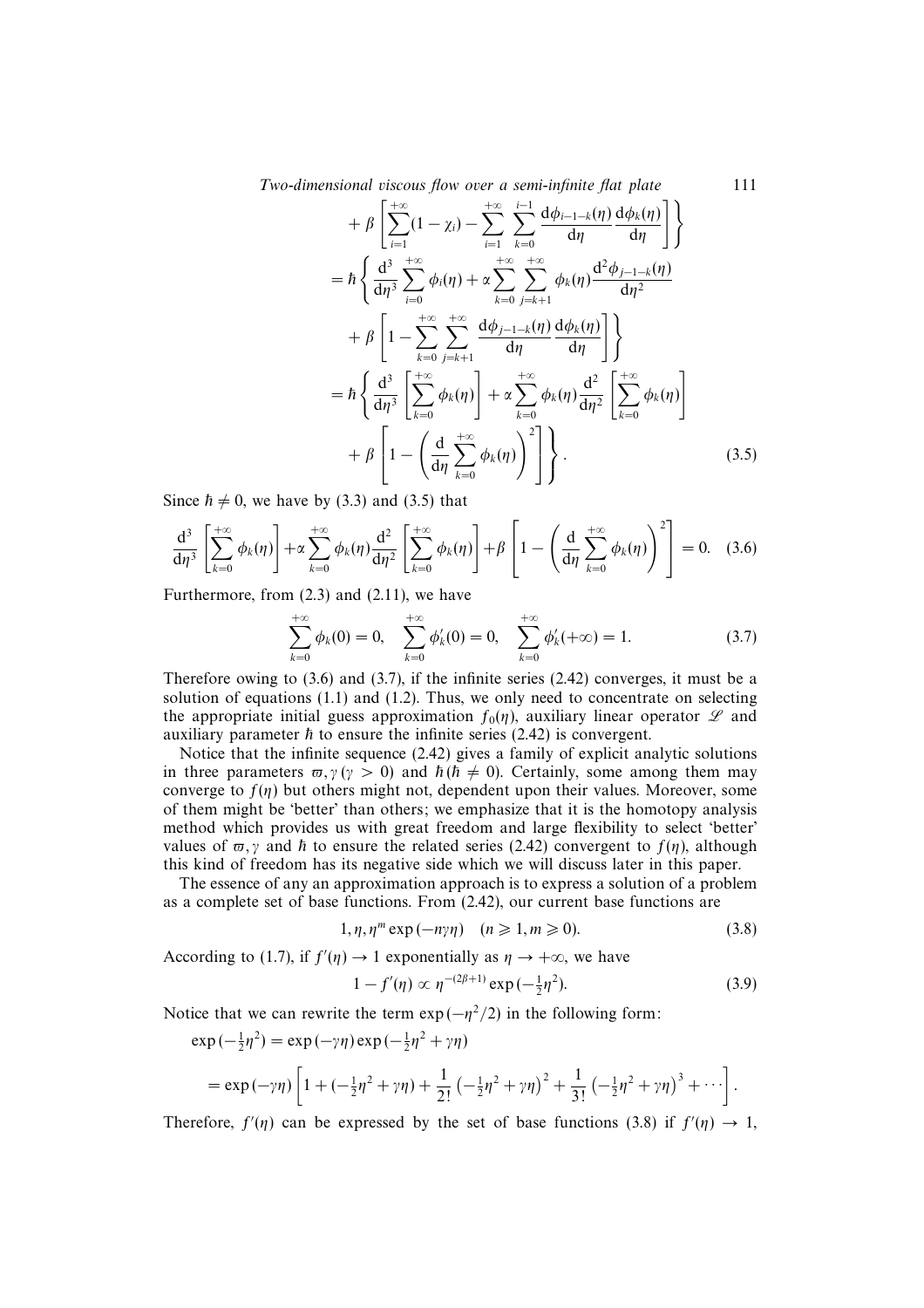indeed exponentially as  $\eta \to +\infty$ . However, if  $f'(\eta) \to 1$  algebraically as  $\eta \to +\infty$ , obviously,  $f'(\eta)$  cannot be expressed by the set of base functions (3.8). Therefore, (3.8) is complete only for the solutions possessing the property  $f'(\eta) \to 1$  exponentially as  $\eta \rightarrow +\infty$ . In this way, we can exactly find if a solution of equations (2.1) and (2.2) indeed possesses the property  $f'(\eta) \to 1$  exponentially as  $\eta \to +\infty$ .

Secondly, if the sequence (2.42) converges, its second-order derivatives with respect to  $\eta$  at  $\eta = 0$ , say,

$$
\sum_{k=0}^{+\infty} \phi_k''(0),\tag{3.10}
$$

must be convergent, too. From (A 11), we have its corresponding mth-order approximation

$$
\sigma_m = \sum_{k=0}^{m} \phi_k''(0) = \sum_{k=0}^{m} \sum_{n=1}^{k+1} c_{k,n}^0.
$$
 (3.11)

The first- and second-order approximations are

$$
\sigma_1 = (\gamma + \varpi)(1 + \hbar) - \frac{\hbar}{\gamma} \left( \frac{1}{2}\alpha + \frac{3}{2}\beta \right) + \frac{\varpi \hbar}{\gamma^2} \left( \frac{1}{2}\alpha + \frac{3}{2}\beta \right) + \frac{\varpi^2 \hbar}{\gamma^3} \left( \frac{\alpha}{4} + \frac{\beta}{4} \right),
$$
  
\n
$$
\sigma_2 = (\gamma + \varpi)(1 + \hbar)^2 - \frac{\hbar}{\gamma}(\alpha + 3\beta) + \frac{\varpi \hbar}{\gamma^2}(\alpha + 3\beta) + \frac{\varpi \hbar^2}{\gamma^2} \left( \frac{3}{4}\alpha + \frac{7}{4}\beta \right)
$$
  
\n
$$
+ \frac{\varpi^2 \hbar}{\gamma^3} \left( \frac{1}{2}\alpha + \frac{1}{2}\beta \right) + \frac{\varpi^2 \hbar^2}{\gamma^3} \left( \frac{3}{8}\alpha + \frac{3}{8}\beta \right) - \frac{\hbar^2}{\gamma^3} \left( \frac{5}{6}\alpha^2 + 3\alpha\beta + \frac{8}{3}\beta^2 \right)
$$
  
\n
$$
+ \frac{\varpi \hbar^2}{\gamma^4} \left( \frac{35}{24}\alpha^2 + \frac{43}{8}\alpha\beta + \frac{59}{12}\beta^2 \right) + \frac{\varpi^2 \hbar^2}{\gamma^5} \left( \frac{101}{72}\alpha^2 + \frac{95}{24}\alpha\beta + \frac{37}{18}\beta^2 \right)
$$
  
\n
$$
+ \frac{\varpi^3 \hbar^2}{\gamma^6} \left( \frac{35}{108}\alpha^2 + \frac{37}{72}\alpha\beta + \frac{41}{216}\beta^2 \right),
$$

respectively. Our calculations indicate that  $\sigma_m$  contains the term  $(\gamma + \varpi)(1+h)^m$ . Thus,  $\hbar$  must belong to a subset of the region

$$
|1 + \hbar| \leqslant 1. \tag{3.12}
$$

Notice that we define  $h \neq 0$  in (2.1) and (2.2). Therefore, we are sure that both of the infinite series (2.42) and (3.10) diverge when  $\hbar \ge 0$  or  $\hbar < -2$ .

Let

$$
f_m(\eta) = \sum_{k=0}^m \phi_k(\eta) \tag{3.13}
$$

denote the *m*th-order of approximation of  $f(\eta)$  and

$$
E_m(\hbar, \gamma, \tilde{\omega}) = \int_0^{+\infty} [f_m'''(\eta) + \alpha f_m''(\eta) f_m(\eta) + \beta (1 - f_m'^2)]^2 d\eta
$$
 (3.14)

its corresponding residual error. Obviously, if the series (2.42) converges, it must hold that

$$
\lim_{m \to +\infty} E_m(\hbar, \gamma, \varpi) = 0. \tag{3.15}
$$

Also, in order to ensure the series (2.42) converges sufficiently fast, it should hold that

$$
E_m(\hbar, \gamma, \varpi) \leqslant E_{m-1}(\hbar, \gamma, \varpi). \tag{3.16}
$$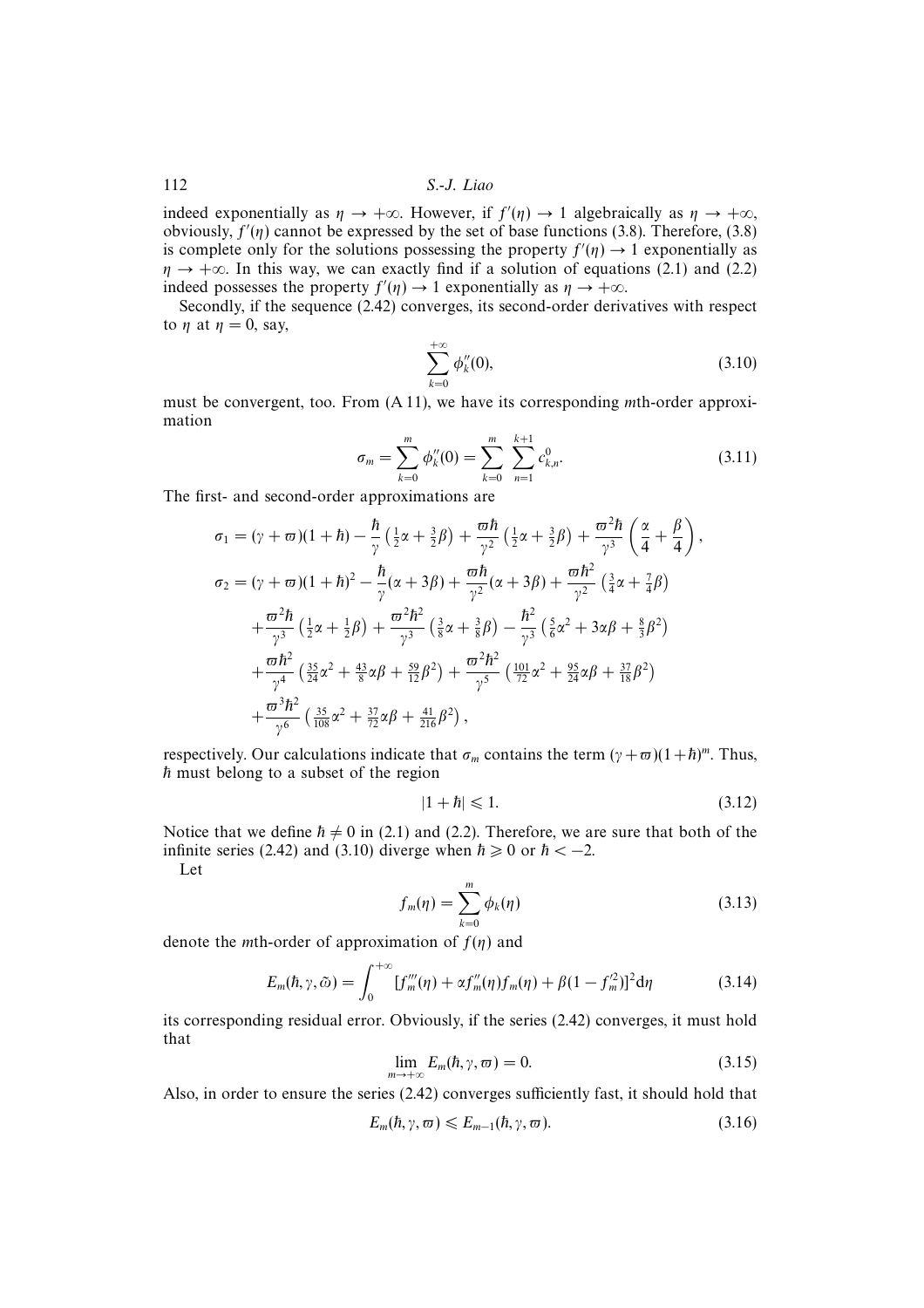## Two-dimensional viscous flow over a semi-infinite flat plate 113

Noticing that  $E_m(h, \gamma, \varpi)$  is dependent upon  $\hbar, \gamma, \varpi$ , we define the set

$$
S_m = \{(\hbar, \gamma, \varpi) : E_m(\hbar, \gamma, \varpi) \leqslant E_{m-1}(\hbar, \gamma, \varpi)\}.
$$
\n(3.17)

Then, if  $\hbar, \gamma, \varpi$  belong to the set

$$
S = \left\{ (\hbar, \gamma, \varpi) : (\hbar, \gamma, \tilde{\omega}) \in \bigcap_{m=1}^{+\infty} S_m, \quad \lim_{m \to +\infty} E_m(\hbar, \gamma, \varpi) = 0 \right\},
$$
 (3.18)

the series  $(2.42)$  converges sufficiently fast to the solution of  $(1.1)$  and  $(1.2)$ . Notice that such a set might have infinite elements, but for a definite solution only one among them is enough.

We consider here two different cases. The first is Blasius flow which corresponds to  $\alpha = 1/2$ ,  $\beta = 0$ . The second is Falkner–Skan flow, corresponding to  $\alpha = 1$ . Our calculations indicate that, for Blasius flow, the series (2.42) is convergent at least in the region

$$
-1 \leq \hbar < 0, \quad \gamma \geqslant 4, \quad \varpi = 0. \tag{3.19}
$$

And for Falkner–Skan flow ( $\alpha = 1$ ), the series (2.42) is convergent at least in the region

$$
-1 \leq \hbar < 0, \quad \gamma \geqslant 5, \quad \varpi = 0,
$$

but only of the parameter  $\beta$  in the restricted region  $2 \ge \beta \ge \beta_0 = -0.1988$ .

Also, all of our calculations indicate that the series (2.42) is convergent in the whole region  $\eta \in [0, +\infty)$  to the solution  $f(\eta)$  of (2.1) and (2.2), as long as the series (3.10) converges. Moreover, when the series (3.10) converges faster, the corresponding series (2.42) also converges faster.

## 4. The velocity profile

#### 4.1. Blasius flow

As mentioned above, when  $\alpha = 1/2$ ,  $\beta = 0$ , the series (2.42) is convergent at least in the region  $-1 \le h < 0$ ,  $\gamma \ge 4$  when  $\varpi = 0$ . For example, selecting  $\varpi = 0$ ,  $\hbar = -1$ and  $\gamma = 4$ , we get the 55th-order of approximation which agrees well with Howarth's (1938) numerical result, as shown in tables 1 and 2. Notice that, as shown in table 1, all of our analytic approximations at over 45th-order give  $f''(0) = 0.332057$  which agrees well with Howarth's (1938) numerical value  $f''(0) = 0.33206$ . Here, we emphasize two points. First, different from Blasius' (1908), Bairstow's (1925) and Goldstein's (1930) series solutions, the series (2.42) converges now in the whole region  $0 \le \eta < +\infty$ . Second, to our knowledge, it is the first time that a uniformly valid, purely analytic solution  $f(\eta)$  and also an analytic value of  $f''(0)$  has been given for the Blasius flow. Thus, even better than Liao's (1997a) power series, (2.42) can give a totally (or purely) analytic solution of the Blasius flow which is uniformly valid in the whole region  $0 \le \eta < +\infty$ . This verifies well the validity and potential of the homotopy analysis method as an analytic tool for non–linear problems.

#### 4.2. Falkner–Skan flow

When  $\alpha = 1$ , the series (2.42) describes the Falkner–Skan viscous flow. As proved by Hartree (1937) and Stewartson (1954), when  $0 \le \beta \le 2$ , the Falkner–Skan equation (1.6) has a unique solution whose first-order derivative tends to 1 exponentially. Setting  $\varpi = 0$  for the sake of simplicity, we find that (2.42) is convergent at least in the region  $-1 \le h < 0$ ,  $\gamma \ge 5$  for any values  $0 \le \beta \le 2$ . For example, when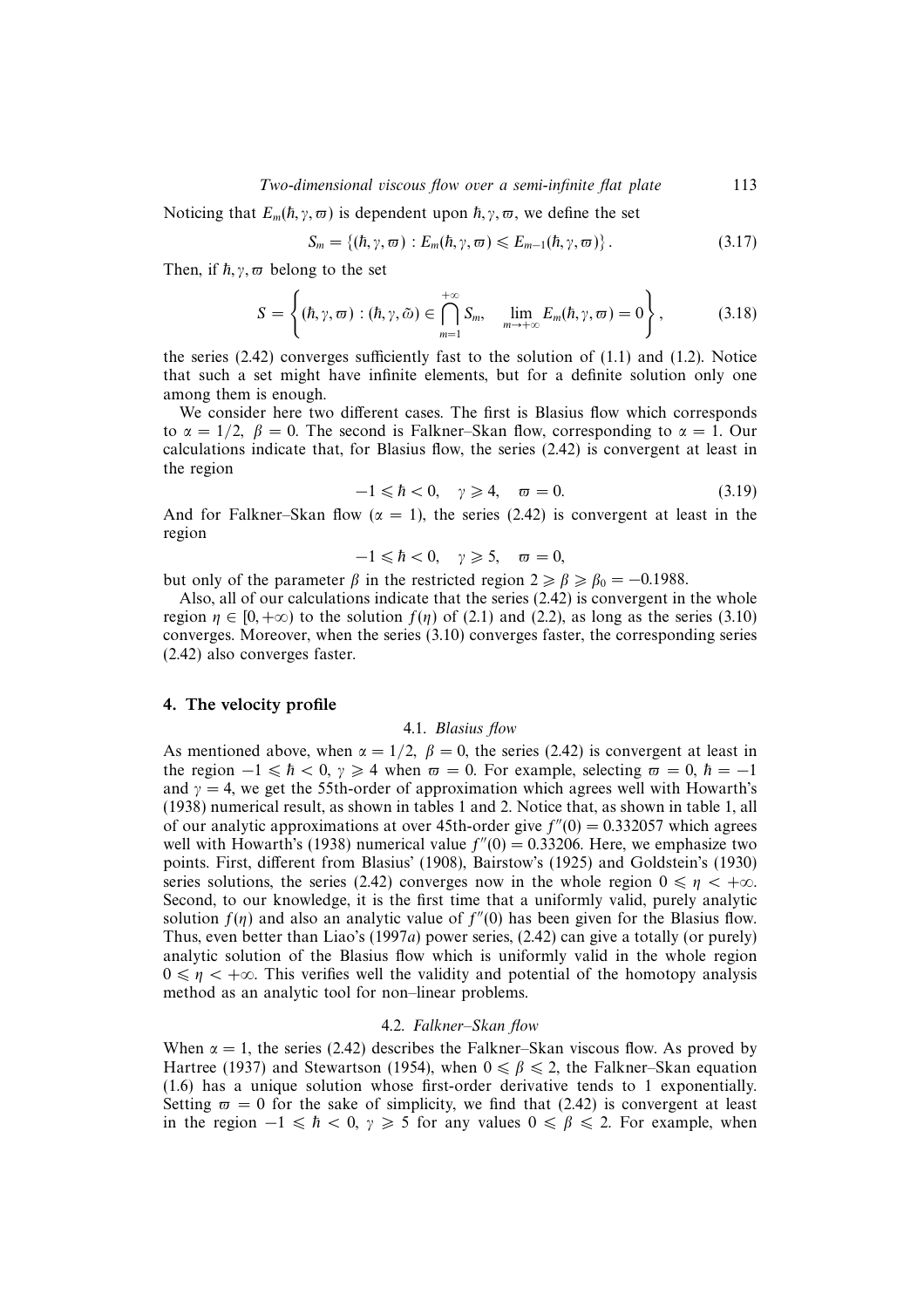| Order of<br>approximations | f''(0)   |
|----------------------------|----------|
| 5th                        | 0.256390 |
| 10 <sub>th</sub>           | 0.327756 |
| 15 <sub>th</sub>           | 0.331256 |
| 20 <sub>th</sub>           | 0.331851 |
| 25th                       | 0.332004 |
| 30th                       | 0.332040 |
| 35th                       | 0.332052 |
| 40th                       | 0.332055 |
| 45th                       | 0.332057 |
| 50th                       | 0.332057 |
| 55th                       | 0.332057 |

TABLE 1. Analytic approximations of  $f''(0)$  for Blasius flow ( $\alpha = 1/2, \beta = 0$ ) when  $\bar{\omega} = 0, \bar{\gamma} = 4, \bar{h} = -1.$ 

| η                                                                                                               | 10 <sub>th</sub><br>order | 20 <sub>th</sub><br>order | 30 <sub>th</sub><br>order | 40th-<br>order | 50 <sub>th</sub><br>order | $55th-$<br>order | Numerical<br>results |
|-----------------------------------------------------------------------------------------------------------------|---------------------------|---------------------------|---------------------------|----------------|---------------------------|------------------|----------------------|
| 0.4                                                                                                             | 0.128944                  | 0.132650                  | 0.132756                  | 0.132763       | 0.132764                  | 0.132764         | 0.1328               |
| 0.8                                                                                                             | 0.249855                  | 0.264412                  | 0.264288                  | 0.264707       | 0.264709                  | 0.264709         | 0.2647               |
| 1.2                                                                                                             | 0.369985                  | 0.393075                  | 0.393755                  | 0.393772       | 0.393776                  | 0.393776         | 0.3938               |
| 1.6                                                                                                             | 0.511611                  | 0.514758                  | 0.516680                  | 0.516750       | 0.516756                  | 0.516756         | 0.5168               |
| 2.0                                                                                                             | 0.667300                  | 0.626372                  | 0.629553                  | 0.629754       | 0.629764                  | 0.629764         | 0.6298               |
| 2.4                                                                                                             | 0.803701                  | 0.727156                  | 0.728494                  | 0.728950       | 0.728980                  | 0.728980         | 0.7290               |
| 2.8                                                                                                             | 0.898980                  | 0.814839                  | 0.810980                  | 0.811429       | 0.811503                  | 0.811503         | 0.8115               |
| 3.2                                                                                                             | 0.954007                  | 0.885026                  | 0.876124                  | 0.875982       | 0.876066                  | 0.876066         | 0.8761               |
| 3.6                                                                                                             | 0.981197                  | 0.935172                  | 0.924321                  | 0.923315       | 0.923312                  | 0.923312         | 0.9233               |
| 4.0                                                                                                             | 0.993004                  | 0.966854                  | 0.957245                  | 0.955665       | 0.955518                  | 0.955518         | 0.9555               |
| 4.4                                                                                                             | 0.997605                  | 0.984622                  | 0.977780                  | 0.976154       | 0.975900                  | 0.975900         | 0.9759               |
| 5.0                                                                                                             | 0.999581                  | 0.995914                  | 0.992920                  | 0.991856       | 0.991599                  | 0.991599         | 0.9916               |
| 6.0                                                                                                             | 0.999983                  | 0.999708                  | 0.999317                  | 0.999092       | 0.999006                  | 0.999006         | 0.9990               |
| 7.0                                                                                                             | 1.000000                  | 0.999987                  | 0.999961                  | 0.999939       | 0.999926                  | 0.999926         | 1.0000               |
| 8.0                                                                                                             | 1.000000                  | 1.000000                  | 0.999999                  | 0.999998       | 0.999997                  | 0.999997         | 1.0000               |
| TABLE 2. Comparison of the analytic approximations of $f'(\eta)$ for Blasius flow ( $\alpha = 1/2, \beta = 0$ ) |                           |                           |                           |                |                           |                  |                      |

given by  $\omega = 0$ ,  $\gamma = 4$  and  $\hbar = -1$  with Howarth's (1938) numerical results.

 $h = -1$ ,  $\gamma = 5$ ,  $\varpi = 0$ , the series (2.42) converges sufficiently fast and the 20th-order approximation agrees very well with numerical results, as shown in figures 1, 2 and 3. In fact, when  $1 \le \beta \le 2$ , the 10th-order approximation can give quite accurate velocity profiles, as shown in figures 2 and 3. The corresponding values of  $f''(0)$  of the 20th-order analytic approximation also agree well with Howarth's (1938) numerical results, as shown in table 3. Because we obtain in this paper a purely analytic solution, we can give the analytic formula for the value  $f''(0)$  for different  $\beta$  in the region  $0 \le \beta \le 2$ 

$$
f''(0) = \kappa_0 + \sum_{m=1}^{20} \kappa_m \beta^m,
$$
\n(4.1)

where the coefficients  $\kappa_m$  are given in table 4.

Using this analytic formula, it is easy for us to calculate  $f''(0)$  for any values of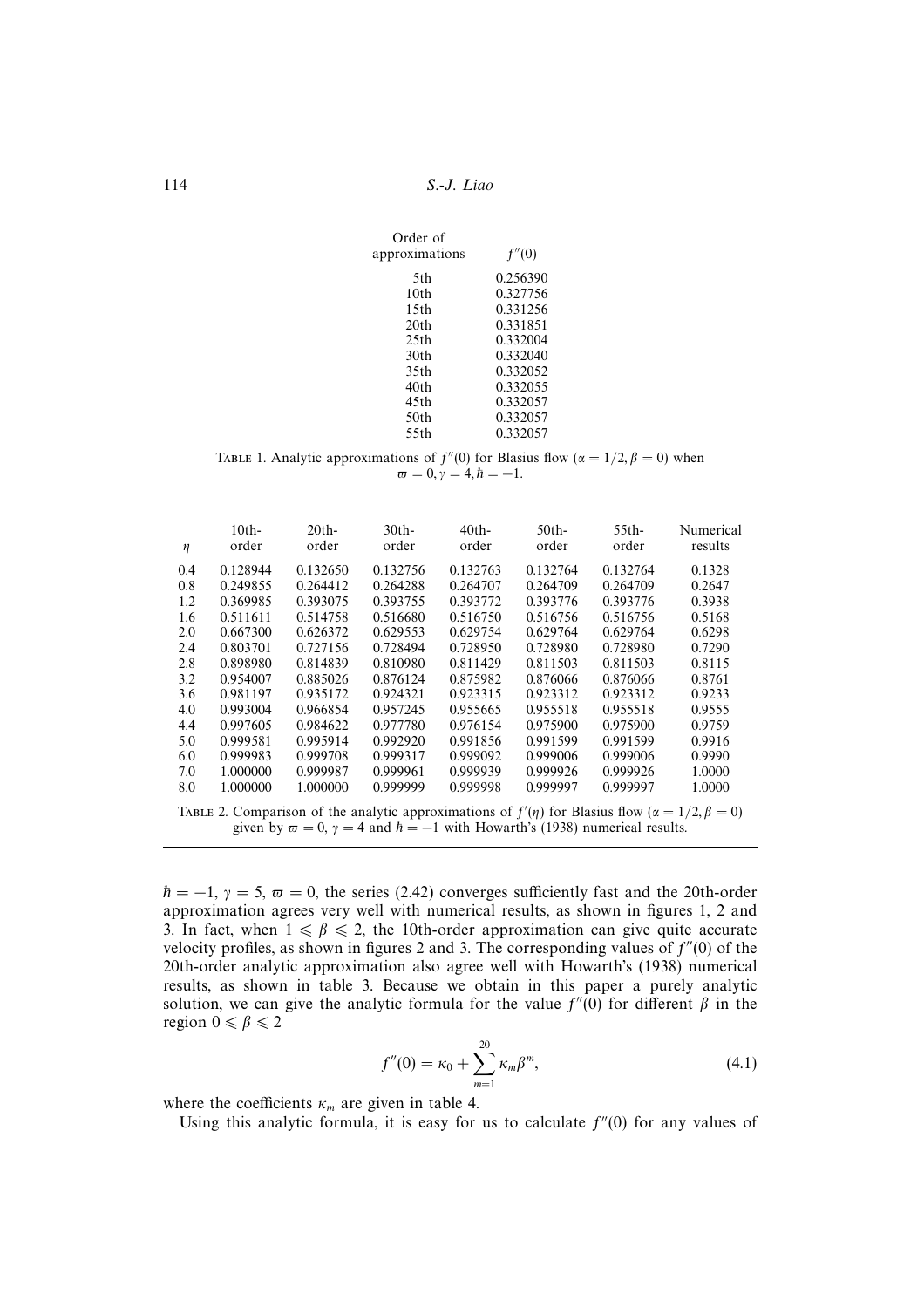



Figure 1. Comparisons of numerical results with analytic approximations upto 20th order  $(\bar{\sigma} = 0, \gamma = 5, \bar{h} = -1)$  of the Falkner–Skan equation when  $\beta = 0$ : symbol; analytic approximations; solid line, numerical solutions given by Runge–Kutta's method  $(f''(0) = 0.469601)$ .

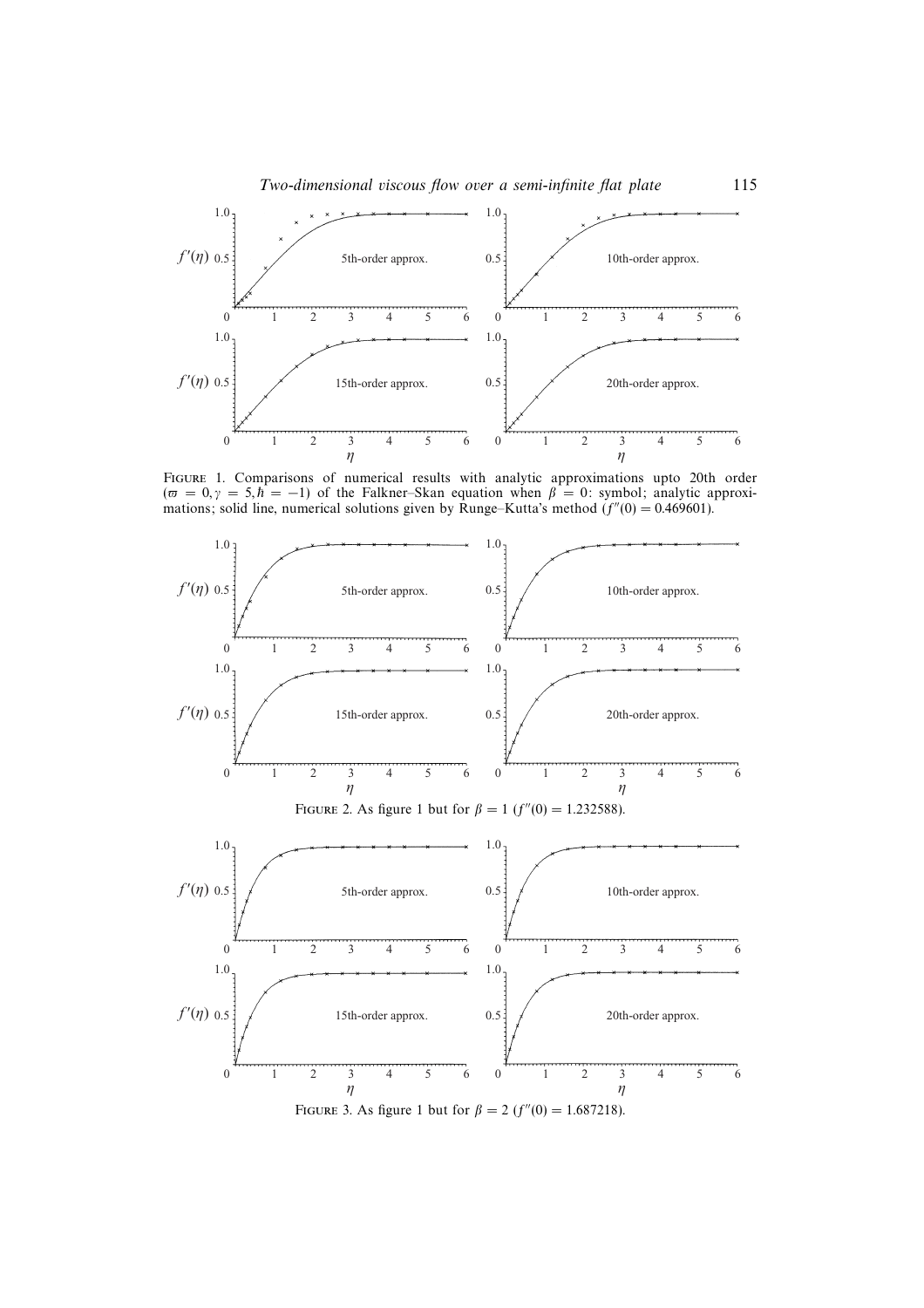116 S.-J. Liao

| $\beta$ | 10th-order | 15th-order | 20th-order | Numerical<br>results |
|---------|------------|------------|------------|----------------------|
| 2.0     | 1.6865     | 1.6871     | 1.6872     | 1.6872               |
| 1.6     | 1.5171     | 1.5214     | 1.5215     | 1.5215               |
| 1.2     | 1.3315     | 1.3357     | 1.3358     | 1.3357               |
| 1.0     | 1.2308     | 1.2324     | 1.2327     | 1.2326               |
| 0.8     | 1.1221     | 1.1200     | 1.1203     | 1.1203               |
| 0.6     | 1.0011     | 0.9958     | 0.9957     | 0.9958               |
| 0.5     | 0.9338     | 0.9280     | 0.9276     | 0.9277               |
| 0.4     | 0.8604     | 0.8553     | 0.8544     | 0.8544               |
| 0.3     | 0.7792     | 0.7755     | 0.7748     | 0.7748               |
| 0.2     | 0.6883     | 0.6872     | 0.6869     | 0.6867               |
| 0.1     | 0.5852     | 0.5867     | 0.5871     | 0.5870               |
| 0.05    | 0.5282     | 0.5303     | 0.5310     | 0.5311               |
| 0.0     | 0.4669     | 0.4688     | 0.4695     | 0.4696               |

TABLE 3. Comparisons of analytic approximations  $f''(0)$  for Falkner–Skan flow given by  $\gamma = 5$ ,  $\hbar = -1$ ,  $\varpi = 0$  with numerical results (White 1991).

 $\kappa_0 = 0.469471,$   $\kappa_{11} = 2.50815 \times 10^{-2},$   $\kappa_{12} = -4.97913 \times 10^{-2}$  $\kappa_1 = 1.29517,$   $\kappa_{12} = -4.97913 \times 10^{-3},$ <br>  $\kappa_{2} = -1.37974,$   $\kappa_{13} = 7.87925 \times 10^{-4},$  $\kappa_2 = -1.37974,$   $\kappa_{13} = 7.87925 \times 10^{-4},$   $\kappa_{14} = -9.87276 \times 10^{-5}$  $\kappa_3 = 2.19113,$   $\kappa_{14} = -9.87276 \times 10^{-5}$ <br>  $\kappa_4 = -3.01070,$   $\kappa_{15} = 9.67527 \times 10^{-6}$ ,  $\kappa_{15} = 9.67527 \times 10^{-6}$ ,  $\kappa_5 = 3.21760,$   $\kappa_{16} = -7.26543 \times 10^{-7},$   $\kappa_6 = -2.63773,$   $\kappa_{17} = 4.04235 \times 10^{-8},$  $\kappa_6 = -2.63773,$   $\kappa_{17} = 4.04235 \times 10^{-8},$   $\kappa_{18} = -1.57303 \times 10^{-8}$  $\kappa_7 = 1.67209,$ <br>  $\kappa_8 = -0.828893,$ <br>  $\kappa_{19} = 3.83118 \times 10^{-11},$  $\kappa_8 = -0.828893,$   $\kappa_{19} = 3.83118 \times 10^{-11},$   $\kappa_{20} = -4.40979 \times 10^{-1}$  $\kappa_{20} = -4.40979 \times 10^{-13}.$  $\kappa_{10} = -0.100961.$ TABLE 4. Coefficients of equation (4.1).

 $0 \le \beta \le 2$ . Thus, we do not need to interpolate the discrete values of  $f''(0)$  given by Hartree (1937).

When  $0 > \beta \ge \beta_0 = -0.19884$ , the series (2.42) converges at least in the region

$$
-1 \leq \hbar < 0, \quad \gamma \geqslant 5, \quad \varpi = 0 \tag{4.2}
$$

but only to the family of solutions having the property  $f''(0) \geq 0$ , i.e. the family given by Hartree (1937). In general, when  $0 > \beta \ge \beta_0 = -0.19884$ , the series (2.42) converges slower than that when  $0 \le \beta \le 2$ , as shown in figures 4 and 5  $(h = -1, \gamma = 5, \omega = 0)$ , so that the 20th-order approximation formula (4.1) cannot give sufficiently accurate result for  $f''(0)$  when  $0 > \beta \ge \beta_0 = -0.19884$ .

When  $0 > \beta \ge \beta_0 = -0.19884$ , Stewartson (1954) reported another family of solutions showing reversed flow. However, as mentioned above, when setting  $\omega = 0$ , the series (2.42) converges only to Hartree's (1937) family of solutions for values of  $h$  and  $\gamma$  in the region  $-1 \le h \le 0, \gamma \le 5$ . Notice that, from (2.3), we have  $f_0''(0) = \gamma + \varpi$ . Thus, we can select negative values  $\varpi < -\gamma$  to ensure that the initial guess approximation  $f_0(\eta)$  has the property  $f_0''(0) < 0$ . We find that, in general, for a fixed value of  $\gamma$ , the larger the value of  $|\varpi|$  ( $\varpi < 0$ ) is, the smaller the value of  $|h|(-2 < h < 0)$  should be so as to ensure the series (2.42) convergent. We attempted hundreds of combinations of different values of  $\gamma$ ,  $\pi$ ,  $\hbar$  and found, to some surprise,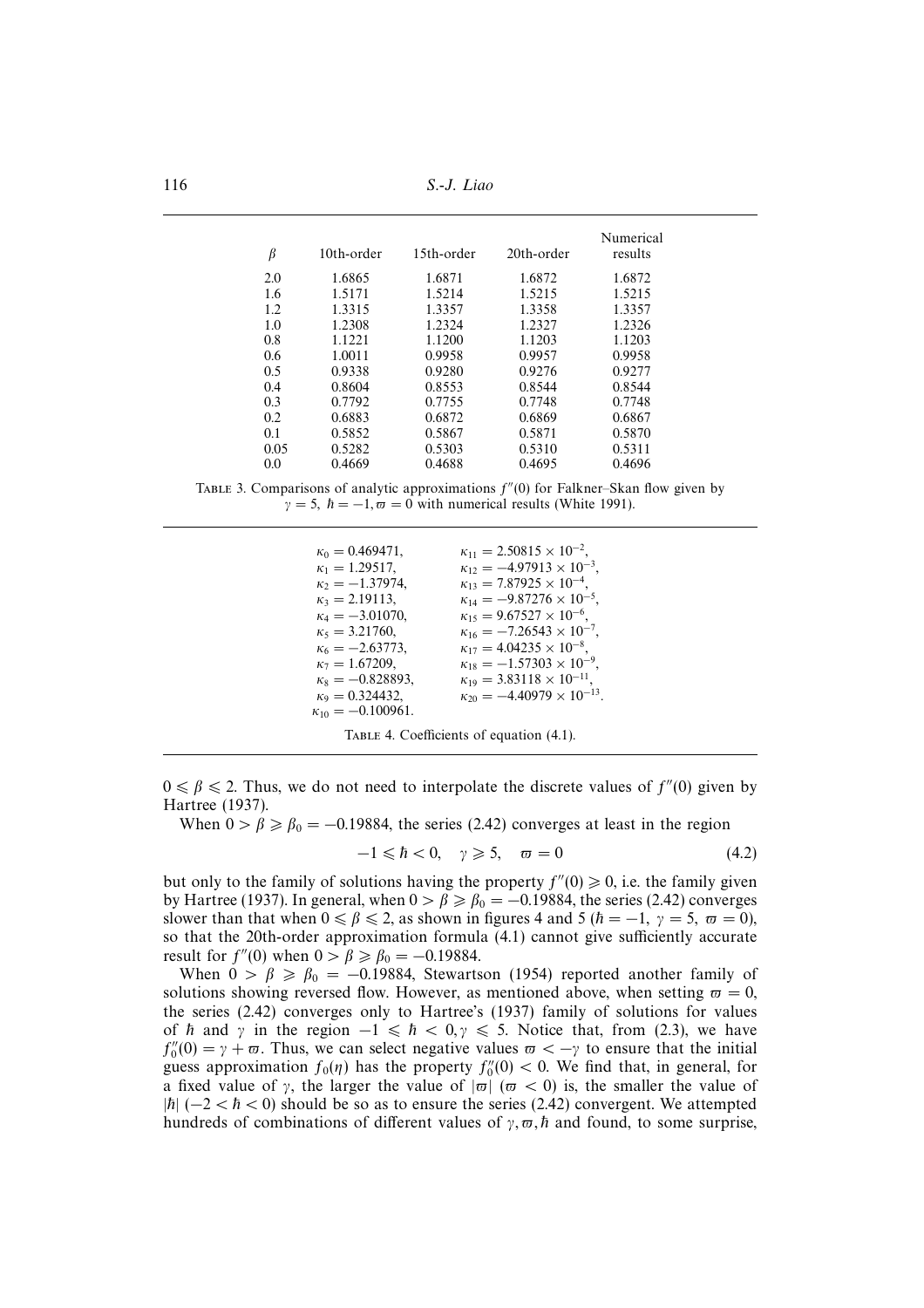

Figure 4. Comparisons of numerical result with analytic approximations of the Falkner–Skan equation when  $\beta = -0.05$  at different orders given by  $\varpi = 0, \gamma = 5, \hbar = -1$ : symbol, analytic approximations; solid line, numerical solutions.



that, as long as the series (2.42) is convergent, it always converges to Hartree's (1937) family of solutions having the property  $f''(0) \ge 0$ . However, we cannot give a rigorous logical proof of it. In some cases such as  $h = -1$ ,  $\gamma = 4$ ,  $\varpi = -5$ , or  $\hbar = -3/4$ ,  $\gamma = 5$ ,  $\varpi = -8$ , the series (4.24) converges sufficiently fast to the Hartree's (1937) family of solutions. In other cases such as  $\gamma = 3, \bar{\omega} = -12, \hbar = -1/10$  or  $\gamma = 4, \omega = -13, \hbar = -1/12$ , the series (2.42) first even seems to approach to a kind of reversed flow but finally still converges, although rather slowly, to Hartree's (1937) family of solutions.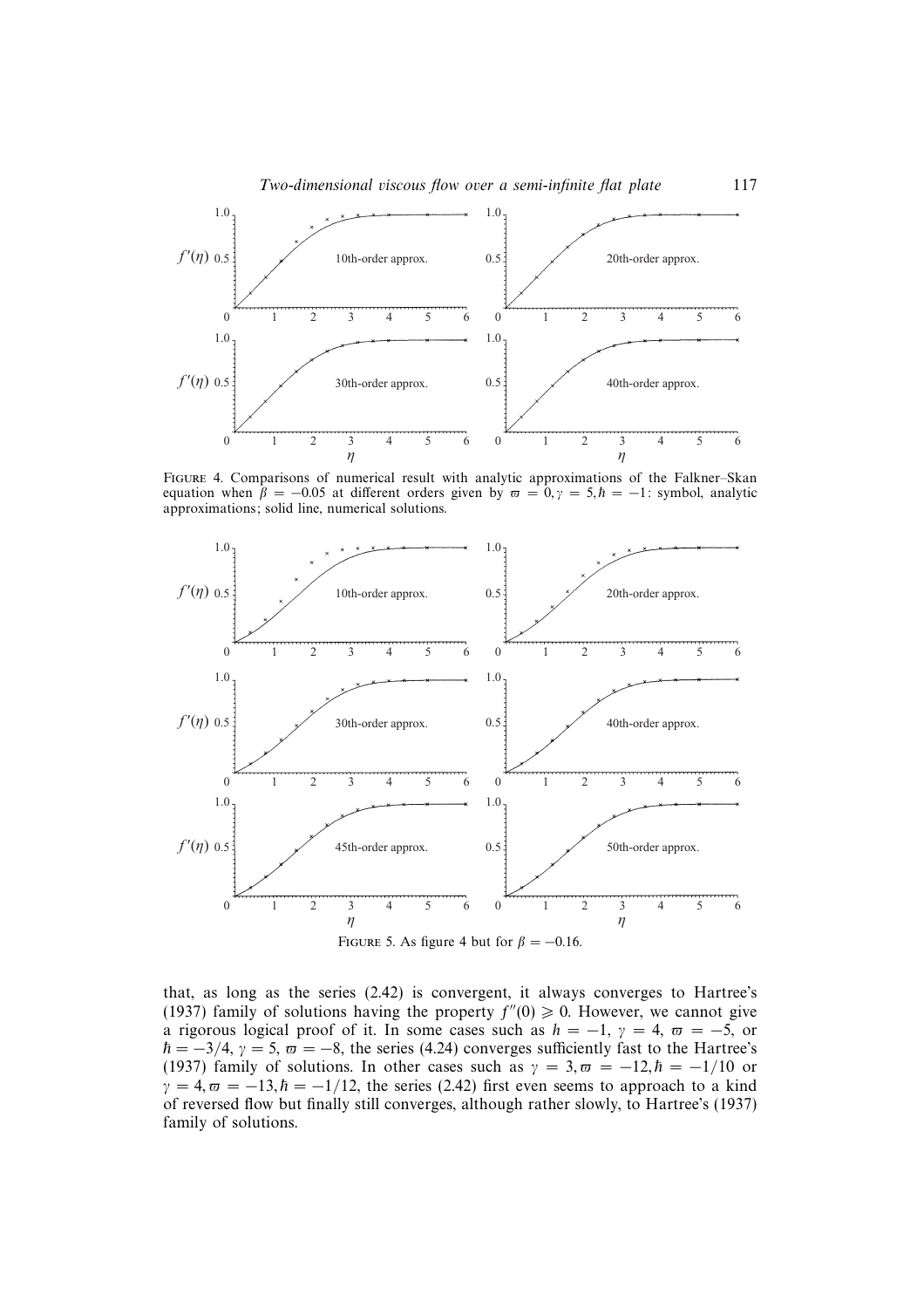When  $\beta < \beta_0 = -0.19884$ , Stewartson (1954) proved that all solutions of the Falkner–Skan equation (1.6) have the property  $f' > 1$  in some regions, showing velocity overshoot, and further Libby  $& Liu$  (1967) gave some families of this kind of solution. However, all of our calculations indicate that the series (2.42) would seem to be divergent when  $\beta < \beta_0 = -0.19884$ , although we cannot logically prove it. Therefore, the series (2.42) would seem to be valid only in the region  $2 \geq \beta \geq \beta_0$ and to converge only to Hartree's (1937) family of solutions having the property  $f''(0) \geq 0.$ 

If above result were indeed true, it might lead to two contrary conclusions. The first would be that the solutions, showing either reversed flow given by Stewartson (1954) or velocity overshoot given by Libby  $\&$  Liu (1967), would not possess the property that  $f' \rightarrow 1$  exponentially as  $\eta \rightarrow +\infty$ , because their asymptotic expressions for the term  $1-f'(\eta)$  would contain an algebraic term with a rather small coefficient B relative to A in (1.7). In this case, no numerical methods could examine this small algebraic term. If so, these solutions certainly could not be expressed by the base functions (3.8) so that the series (2.42) naturally could not converge to them. Notice that, as pointed out by Stewartson (1954), when  $0 > \beta > \beta_0$ , the width of the region of the reversed flow is ' $\propto (-\beta)^{-1/2}$  and so tends to infinity as the main-stream velocity tends to become constant' ( $\beta = 0$ ); and also, 'as  $\beta \rightarrow 0$ - the fluid in the region of reversed flow comes to rest'. However, it would seem hard for the author to image a kind of laminar viscous flow over a semi-infinite flat plate which contains a layer of fluid at rest with infinite width but whose velocity exponentially increases to 1. Moreover, if this kind of solution were indeed to exist, there would exist two solutions to the Falker–Skan equation (1.6) in the case  $\beta = 0$  (another form of Blasius equation). However, this would seem to be contrary to Hartree's (1937) and especially Weyl's (1942 $a, b$ ) logic proof that there exists a unique solution when  $\beta = 0$ . The second conclusion is that the Stewartson's (1954) reversed flow solution and Libby  $\&$  Liu's (1967) velocity overshoot solutions would have indeed the property that  $f' \rightarrow 1$  exponentially as  $\eta \rightarrow +\infty$  but our current approach would fail to give them. Notice that the homotopy analysis method provides us with rather great freedom to select the initial guess approximation  $f_0(n)$ , auxiliary linear operator  $L$  and the auxiliary parameter  $\hbar$ . We emphasize that it is just due to this kind of great freedom that the homotopy analysis method can overcome the restrictions of the perturbation techniques. However, on the other side, this kind of freedom might become a disadvantage of the homotopy analysis method, especially when there exist multiple solutions. One of the reasons is that there might exist a lot (probably an infinite number) of appropriate initial guess approximations and auxiliary linear operators  $\mathscr L$  for a given problem, and the fact that a group of initial guess approximations and auxiliary linear operators  $\mathscr L$  fail to give a series convergent to a definite solution does not mean that other will also fail to do so. For example, even using the new kind of auxiliary linear operator

$$
\mathcal{L} = \frac{\partial^3}{\partial \eta^3} + 2\gamma \frac{\partial^2}{\partial \eta^2} + \gamma^2 \frac{\partial}{\partial \eta}
$$
(4.3)

and the same initial guess approximation as (2.3), we still fail to find a series convergent for  $\beta < \beta_0 = -0.19884$ . However, we cannot logically prove that all possible initial guess approximations and auxiliary linear operators  $L$  fail to do so. What we are sure of is that Hartree's (1937) family of solutions showing neither reversed flow nor velocity overshoot has the property that  $f' \rightarrow 1$  exponentially as  $\eta \rightarrow +\infty$ . We are also sure that using the initial guess approximation (2.3) and the auxiliary linear operator (1.12) we can apply the homotopy analysis method to give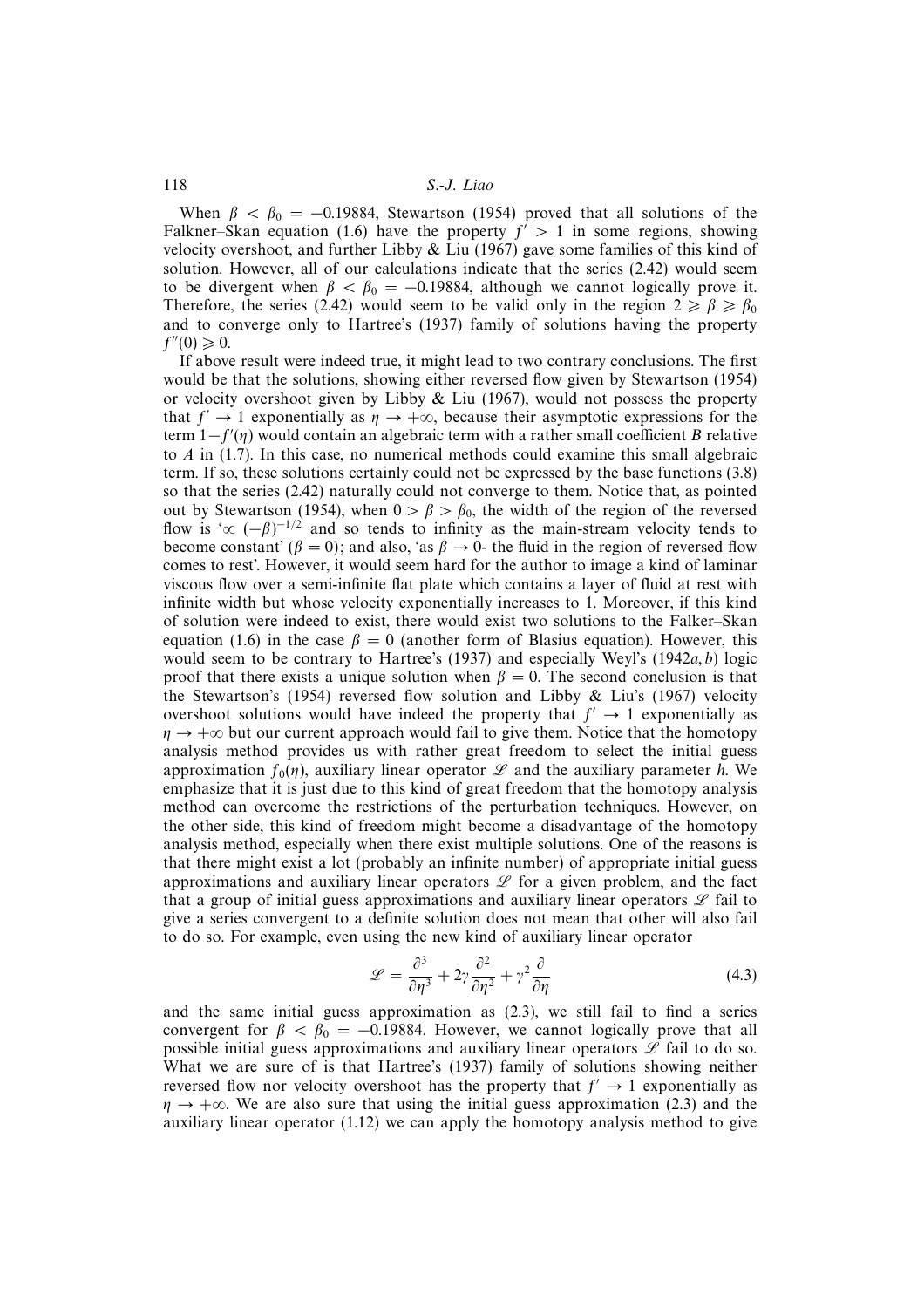a uniformly valid, totally analytic solution of the Falkner–Skan equation (1.6) in the region  $2 \ge \beta \ge \beta_0 = -0.19884$ , which has the property  $f''(0) \ge 0$ . However, we are still not sure whether the solution showing reversed flow or velocity overshoot indeed possesses the property  $f' \rightarrow 1$  exponentially as  $\eta \rightarrow +\infty$ , unless we can find an analytic series convergent to it by means of the homotopy analysis method or some other analytic techniques.

#### 5. Conclusions and discussion

In this paper, we apply the homotopy analysis method (HAM) to obtain an explicit, totally analytic, uniformly valid solution (2.42) of a class of two-dimensional laminar viscous flow over a semi-infinite flat plate governed by the Falkner–Skan equation (1.6) or Blasius equation (1.3) under the boundary condition (1.2). We prove that, as long as the series  $(2.42)$  is convergent, it must converge to one of  $(1.1)$  and (1.2). Also, different from Blasius' (1908), Bairstow's (1925) and Goldstein's (1930) series solution for Blasius flow, this analytic solution is valid in the whole region  $0 \le \eta \le +\infty$ . We show that, for the Blasius flow  $(\alpha = 1/2, \beta = 0)$ , the series (2.42) is convergent at least when  $\varpi = 0, -1 \leq \hbar < 0, \gamma \geq 4$ , and the 55th-order approximation given by  $\omega = 0, \hbar = -1, \gamma = 4$  agrees very well with Howarth's (1938) numerical results. For Falkner–Skan flow ( $\alpha = 1$ ), the series (2.42) is convergent when  $2 \geq \beta \geq \beta_0 = -0.19884$  at least in the region  $\varpi = 0, -1 \leq \hbar < 0, \gamma \geq 5$ , but only to the Hartree's (1937) family of solutions having the property  $f''(0) \ge 0$ . Although the series (2.42) is invalid for  $\beta < \beta_0$ ; and also, cannot give families of solutions showing either reversed flow or velocity overshoot, to our knowledge thus it is the first time that such an explicit, uniformly valid, totally analytic solution to Falkner– Skan equation (1.6) when  $2 \ge \beta \ge \beta_0 = -0.19884$  has been given. This verifies the validity and the potential of the homotopy analysis method as a new kind of analytic tool for nonlinear problems in fluid mechanics.

Notice that, using only the first four known coefficients

$$
b_{0,0}^0=\frac{\varpi}{\gamma^2}-\frac{1}{\gamma},\quad b_{0,0}^1=1,\quad b_{0,1}^0=-\frac{\varpi}{\gamma^2}+\frac{1}{\gamma},\quad b_{0,1}^1=-\frac{\varpi}{\gamma},
$$

we can apply the recurrence formulae  $(2.20)$ – $(2.27)$  and some other related expressions to calculate all coefficients  $b_{m,n}^k$  of the solution (2.42). Although these recurrence formulae appear more complex than the recurrence formula (1.5) given by Blasius, it is now easy for us to calculate the coefficients  $b_{m,n}^k$  by computers and symbolic calculation software such as MATHEMATICA, MAPLE and so on. Notice that Blasius flow is a special case of the equations  $(1.1)$  and  $(1.2)$ . However, our analytic solution (2.42) is different from Blasius' power series solution (1.4) in two points. First, Blasius' power series solution (1.4) is a semi-numerical and semi-analytic ones because  $\sigma = f''(0)$  in the formula (1.4) must be given by numerical approaches, but our solution (2.42) is a totally analytic solution and no coefficients  $b_{m,n}^k$  need be given by numerical techniques. Secondly, Blasius' power series solution is valid in a restricted region but (2.42) is valid in the whole region  $\eta \in [0, +\infty)$ .

Compared with perturbation techniques, the homotopy analysis method has the following advantages. First, it does not depend on small parameters. Secondly, it provides us with great freedom and flexibility to select appropriate initial guess approximations, auxiliary linear operators and the auxiliary non-zero parameter  $\hbar$ . This kind of freedom and flexibility not only implies great potential for us to further improve the homotopy analysis method itself, but also provides us with a greater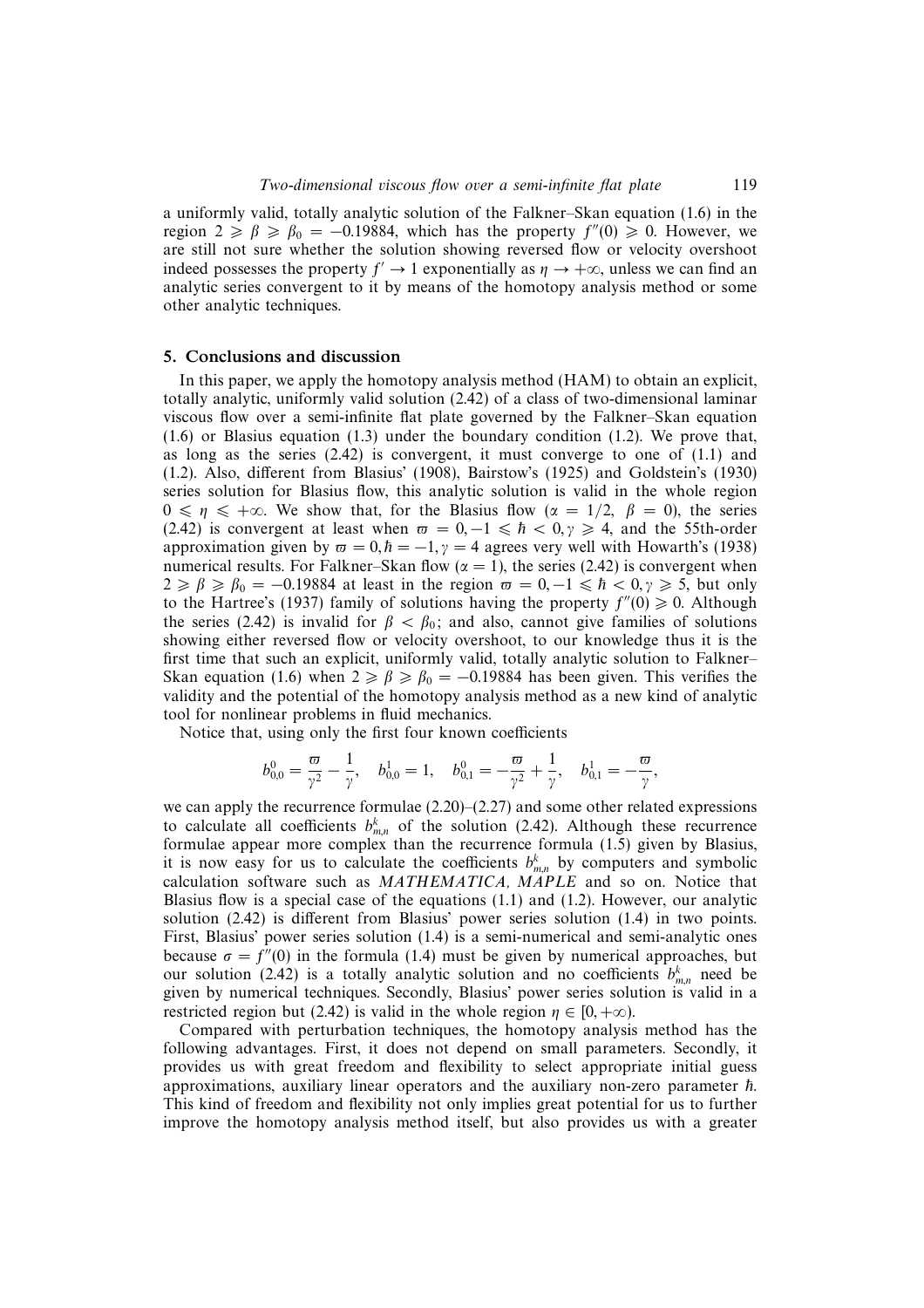possibility to ensure that the related infinite sequence of approximations converge, and also to select 'better' ones from the family of approximations in more general forms. We believe that larger freedom and being more general means better. Independent of small parameters, the homotopy analysis method might become a new analytic tool for nonlinear problems in science and engineering, although it needs further improvements.

When  $\beta \geq 0$ , the Falkner–Skan equation (1.6) has a unique solution. In this simple case, we only need select appropriate combinations of  $\varpi, \hbar, \gamma$  to ensure the series  $(2.42)$  convergent, because we have proved in § 3 that a convergent series of  $(2.42)$ must converge to one of its solutions. Our calculations indicate that at least when

$$
-1 \leq \hbar < 0, \quad \gamma \geqslant 5, \quad \varpi = 0,
$$

the series (2.42) indeed converges to the unique solution of the Falkner–Skan equation ( $\beta \ge 0$ ). In case  $\varpi = 0$ , different values of  $\gamma$  corresponds to different initial guess approximations  $f_0(\eta)$  and different 'auxiliary' linear operators  $\mathscr{L}$ , and moreover, different values of  $h$  give different 'deformations' governed by the zeroth-order deformation equations (2.1) and (2.2). This means that a lot of pairs of  $\gamma(\gamma \geq 5)$ and  $h(-1 \le h < 0)$ , or in other words, a lot of initial guess approximations  $f_0(\eta)$ and auxiliary linear operators  $L$  and also many kind of related deformations, can make the series (2.42) convergent to the unique solution when  $\beta \ge 0$ . How should we understand this? What we should emphasize here is that the solution (2.42) is given in the form of a kind of limit and the values of  $\varpi, \gamma$  and  $\hbar$  determine the approach of tending to the limit. In essence, this is similar to the limit of a real function having two variables

$$
\Pi = \lim_{(x,y)\to(0,0)} \frac{\sin(x+y)}{x}.
$$
\n(5.1)

It is well-known that the result  $\Pi$  of the above limit is strongly dependent upon the way or the approach to how the point  $(x, y)$  tends to  $(0, 0)$ . Assume that the point  $(x, y)$  tends to  $(0,0)$  along a path defined by

$$
y = x^{\epsilon}, \quad \epsilon > 0,\tag{5.2}
$$

we have

$$
\Pi = \begin{cases}\n1, & \epsilon > 1 \\
2, & \epsilon = 1 \\
+\infty, & 0 < \epsilon < 1.\n\end{cases}
$$
\n(5.3)

Here, we emphasize two points. First, the limit (5.1) is strongly dependent upon the path leading to the unique point (0,0). Secondly, there exist an infinite number of paths corresponding to  $\epsilon > 1$ , which give the same result  $\Pi = 1$ . In other words, there exist an infinite number of paths along which we get the same result  $\Pi = 1$ . It means that in case of  $\epsilon > 1$  the limit (5.1) is independent of the path  $y = x^{\epsilon}$ . Similarly, although at  $p = 1$  the zeroth-order deformation equations (2.1) and (2.2) have a unique solution when  $\beta \geq 0$ , there exist, however, an infinite number of different approaches to tend to this unique solution. Some among these approaches make the series (4.24) convergent faster and therefore are better than others, but some of them (for example, those in the case  $|1+\hbar| > 1$ ) are so bad that the corresponding sequence is divergent. And correspondingly, there should exist some better values of  $\gamma$  and  $\hbar$ . In other words, there should exist some better auxiliary linear operators, better initial guess approximations and better zeroth-order deformation equations which make the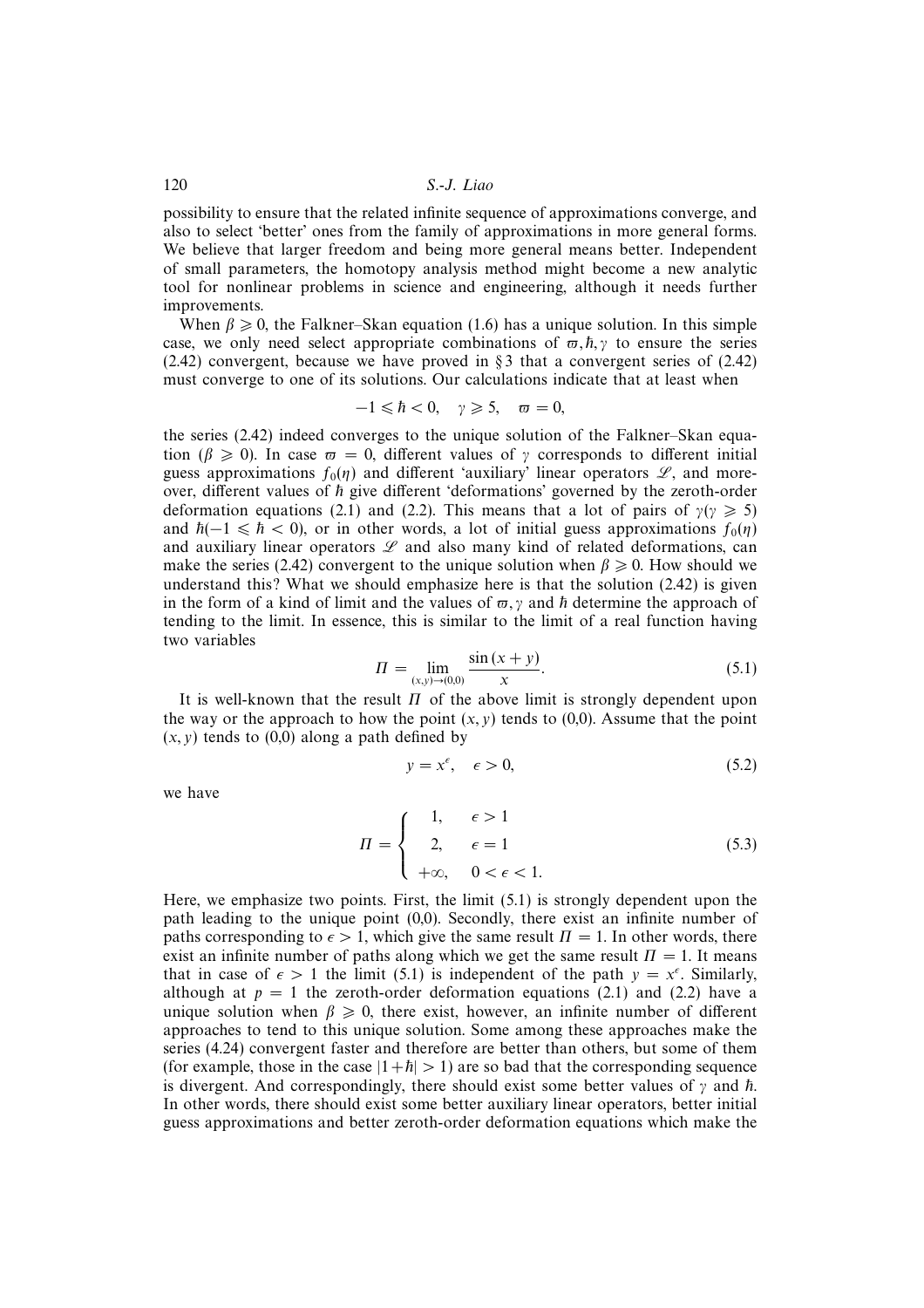related approximation sequence converge fast enough to the unique solution. We emphasize that it is the proposed homotopy analysis method (HAM) which provides us with such a possibility and the freedom to select the operator (1.12), which is more general than  $(1.11)$  used by Liao  $(1997a)$ , as our auxiliary linear operator, that we can get the uniformly valid, totally analytic solution (2.42).

However, when  $\beta$  < 0, the Falkner–Skan equation has multiple solutions. In this case, the series (2.42) would seem to converge only to Hartree's (1937) family of solutions having the property  $f''(0) \ge 0$ . This result might lead to two contrary conclusions. The first would be that Stewartson's (1954) family of solutions, showing reversed flow, and Libby & Liu's (1967) family of solutions, showing velocity overshoot, would not possess the property  $f' \rightarrow 1$  exponentially as  $\eta \rightarrow +\infty$ , because such an asymptotic property cannot be rigorously examined by numerical techniques and the series (2.42) can express only the solution having such a property. The contrary conclusion would be that Stewartson's (1954) and Libby & Liu's (1967) families of solutions would indeed possess the property  $f' \rightarrow 1$  exponentially as  $\eta \rightarrow +\infty$ , but by selecting the initial guess approximation (2.3) and the form of auxiliary linear operator (1.12), our current approach could not apply the homotopy analysis method to express them, because in theory there would exist an infinite number of combinations of initial guess approximations and auxiliary linear operators. If the second conclusion were right, we should find other suitable auxiliary linear operators and initial guess approximations to give the solutions showing reversed flow or velocity overshoot.

This also demonstrates the restrictions of the homotopy analysis method. In general, when a nonlinear equation has a unique solution, it seems easy to apply the homotopy analysis method, because it can be generally proved that as long as the approximation sequence given by the homotopy analysis method is convergent, it must converge to a solution of the equation under consideration. In this case, although in general there exist an infinite number of possible combinations of initial guess approximations, auxiliary linear operators and the auxiliary parameter  $\hbar$ , only one among them is enough for us. However, if there exist multiple solutions, it seems hard to determine which combinations of initial guess approximations and auxiliary linear operators might give a definite solutions. This situation would become more serious when the considered problem has infinite number of solutions. Thus, the homotopy analysis method would be incomplete, unless we could improve it and give a more definite way to select the initial guess approximations and auxiliary linear operators. This also shows the negative side of the freedom in selecting initial guess approximations and auxiliary linear operators, although it is just by this kind of freedom the homotopy analysis method can overcome the restrictions of perturbation techniques.

Although the proposed homotopy analysis method approach does not give solutions showing either reversed flow or velocity overshoot, it successfully gives, for the first time (to our knowledge), Hartree's (1937) family of uniformly valid, totally analytic solutions of the Falkner–Skan equation. Also, we obtain corresponding analytic formula (4.1) for  $f''(0)$  for  $\beta \ge 0$  so that no interpolation is needed. Furthermore, we are quite sure that when  $\beta < 0$  at least Hartree's (1937) family of solutions indeed possesses the property that  $f' \rightarrow 1$  exponentially as  $\eta \rightarrow +\infty$ . Notice that, as pointed out by White (1991), perturbation techniques have not been successful in giving a sufficiently accurate analytic approximation of the viscous flow past a sphere valid in a large Reynolds number region. Notice also that in essence the viscous flow over a semi-infinite plate governed by  $(1.1)$  and  $(1.2)$  has many of the same physical properties as the viscous flow past a sphere. Thus, the success of the homotopy analysis method in solving Blasius flow ( $\alpha = 1/2, \beta = 0$ ) and Falkner–Skan flow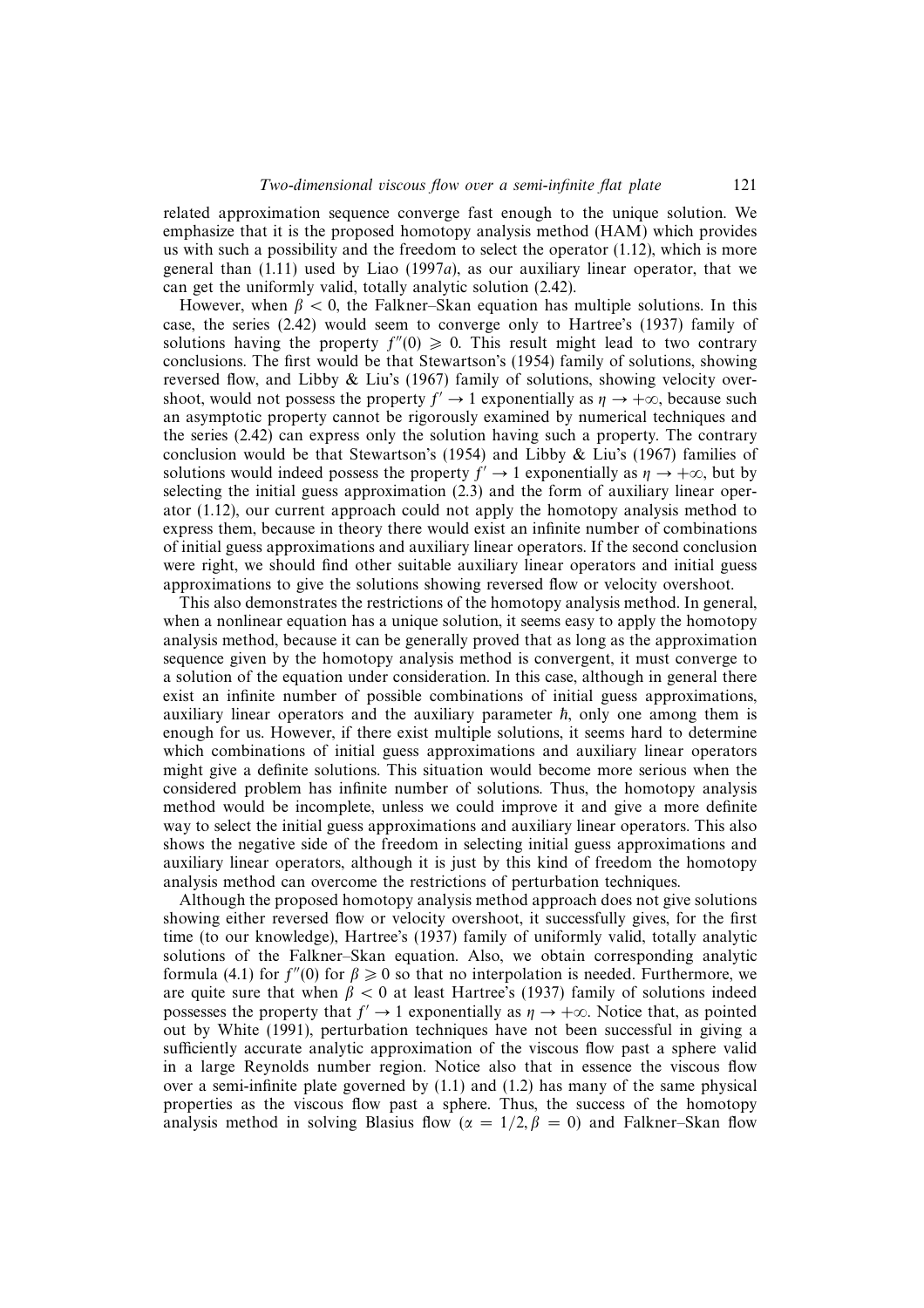$(\alpha = 1, \beta_0 \leq \beta \leq 2)$  problems might suggest the possibility of applying it to some other unsolved problems in fluid mechanics, such as the viscous flow past a sphere (in this case there exists a unique solution for steady flow) and so on.

Sincere thanks to Professor Ronald J. Adrian (University of Illinois at Urbana-Champaign, Department of Theoretical and Applied Mechanics, USA) and the reviewers for their very valuable suggestions and discussion, especially on the multiple solutions of the Falkner–Skan equation and the restrictions and incompleteness on the use of the homotopy analysis method. This work is partly supported by the NSFC (Natural Science Foundation of China), Approved No. 19702014.

## Appendix. Derivation of coefficients appearing in (2.15)

(i) The initial approximation  $\phi_0(\eta) = f_0(\eta)$  defined by (2.3) has the same structure as (2.15), where the real function  $\Psi_{mk}(\eta)$  is defined by (2.16)–(2.19).

(ii) If we assume that the first  $(m-1)$  solutions  $\phi_k(\eta)(k = 0, 1, 2, 3, \dots, m-1)$  have the same structure as (2.15), then we can prove that  $\phi_m(\eta)$  has the same structure as (2.15).

To prove this, we define for simplicity

$$
\lambda_{i,j}^k = \begin{cases}\n0, & i = j = 0, \quad k \ge 2, \\
0, & i > 0, \quad j = 0, \quad k \ge 1, \\
0, & j > i + 1, \\
0, & k > 2(i + 1) - j, \\
1, & \text{otherwise.} \n\end{cases}
$$
\n(A1)

Then,  $\Psi_{mk}(\eta)$  can be simply rewritten as

$$
\Psi_{m,k}(\eta) = \sum_{i=0}^{2(m+1)-k} \lambda_{m,k}^i b_{m,k}^i \eta^i, \quad 0 \le k \le m+1
$$
 (A2)

for both  $k = 0$  and  $k \neq 0$ . Thus, we have for  $0 \le k \le m + 1$  that

$$
\Psi'_{m,k}(\eta) = \sum_{i=1}^{2(m+1)-k} i \lambda_{m,k}^i b_{m,k}^i \eta^{i-1}
$$
  
= 
$$
\sum_{i=0}^{2m+1-k} (i+1) \lambda_{m,k}^{i+1} b_{m,k}^{i+1} \eta^i = \sum_{i=0}^{2(m+1)-k} (i+1) \lambda_{m,k}^{i+1} b_{m,k}^{i+1} \eta^i,
$$
 (A 3)

$$
\Psi''_{m,k}(\eta) = \sum_{i=2}^{2(m+1)-k} i(i-1) \lambda_{m,k}^i b_{m,k}^i \eta^{i-2}
$$
  
= 
$$
\sum_{i=0}^{2m-k} (i+2)(i+1) \lambda_{m,k}^{i+2} b_{m,k}^{i+2} \eta^i = \sum_{i=0}^{2(m+1)-k} (i+2)(i+1) \lambda_{m,k}^{i+2} b_{m,k}^{i+2} \eta^i.
$$
 (A4)

According to (2.15), we have

$$
\phi'_{m}(\eta) = \sum_{k=0}^{m+1} \left[ \Psi'_{m,k} - k\gamma \Psi_{m,k} \right] \exp(-k\gamma \eta), \tag{A 5}
$$

and

$$
\phi''_m(\eta) = \sum_{k=1}^{m+1} \left[ \Psi''_{m,k} - 2k\gamma \Psi'_{m,k} + (k\gamma)^2 \Psi_{m,k} \right] \exp(-k\gamma \eta). \tag{A 6}
$$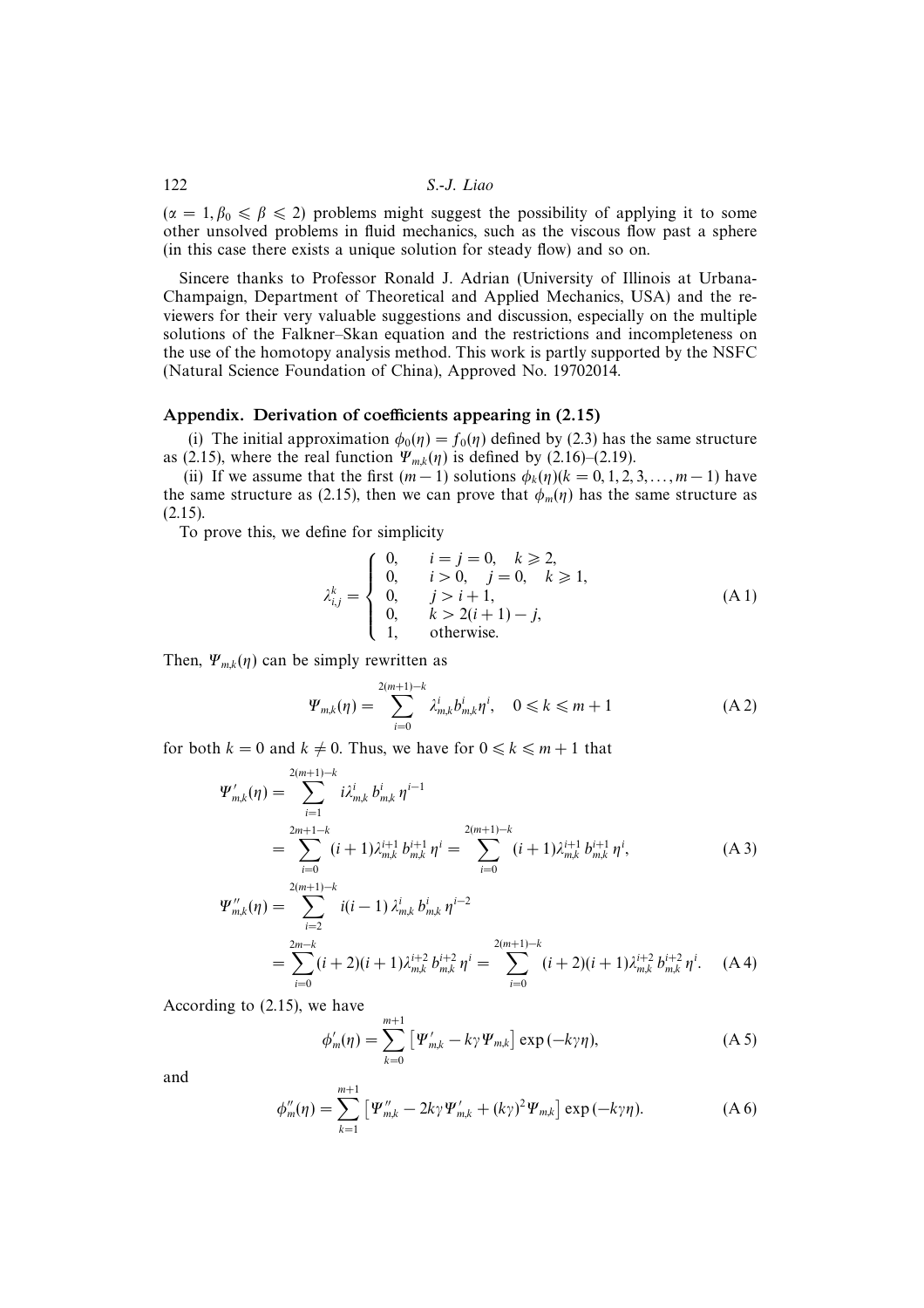By  $(A 3)$  and  $(A 4)$ , we get

$$
\Psi'_{m,k} - (k\gamma)\Psi_{m,k} = \sum_{i=0}^{2(m+1)-k} a_{m,k}^i \eta^i, \quad 0 \le k \le m+1,
$$
 (A 7)

and

$$
\Psi''_{m,k} - 2k\gamma \Psi'_{m,k} + (k\gamma)^2 \Psi_{m,k} = \sum_{i=0}^{2(m+1)-k} c^i_{m,k} \eta^i, \quad 1 \le k \le m+1, \tag{A 8}
$$

respectively, where

$$
a_{m,k}^i = (i+1)\lambda_{m,k}^{i+1} b_{m,k}^{i+1} - (k\gamma)\lambda_{m,k}^i b_{m,k}^i,
$$
 (A 9)

and

$$
c_{m,k}^i = (i+1)(i+2)b_{m,k}^{i+2} \lambda_{m,k}^{i+2} - 2(k\gamma)(i+1) b_{m,k}^{i+1} \lambda_{m,k}^{i+1} + (k\gamma)^2 b_{m,k}^i \lambda_{m,k}^i.
$$
 (A 10)

Thus, by  $(A 6)$  and  $(A 8)$ , it holds that

$$
\phi''_m(\eta) = \sum_{k=1}^{m+1} \exp(-k\gamma\eta) \left( \sum_{i=0}^{2(m+1)-k} c^i_{m,k} \eta^i \right), \quad m \ge 1.
$$
 (A 11)

Differentiating the above expression with respect to  $\eta$ , we obtain

$$
\phi_m^m(\eta) = \sum_{k=1}^{m+1} \exp(-k\gamma\eta) \left( \sum_{i=0}^{2(m+1)-k} d_{m,k}^i \eta^i \right), \quad m \ge 1,
$$
 (A 12)

where

$$
d_{m,k}^i = (i+1)\lambda_{m,k}^{i+1} c_{m,k}^{i+1} - (k\gamma) \lambda_{m,k}^i c_{m,k}^i.
$$
 (A 13)

When  $0 \le k \le m - 1$ , we get by (2.15), (A 2) and (A 11)

$$
\phi_{m-1-k}(\eta) \frac{d^2 \phi_k(\eta)}{d\eta^2} = \sum_{r=0}^{m-k} \exp(-r\gamma \eta) \left( \sum_{s=0}^{2(m-k)-r} \lambda_{m-1-k,r}^s b_{m-1-k,r}^s \eta^s \right)
$$
  
\n
$$
\times \sum_{j=1}^{k+1} \exp(-j\gamma \eta) \left( \sum_{i=0}^{2(k+1)-j} c_{k,j}^i \eta^i \right) = \sum_{j=1}^{k+1} \sum_{r=0}^{m-k} \exp[-(j+r)\gamma \eta]
$$
  
\n
$$
\times \left( \sum_{i=0}^{2(k+1)-j} \sum_{s=0}^{2(m-k)-r} c_{k,j}^i b_{m-1-k,r}^s \lambda_{m-1-k,r}^{s-1} \eta^{s+i} \right) = \sum_{n=1}^{m+1} \exp(-n\gamma \eta) \sum_{j=\max\{1,n+k-m\}}^{\min\{n,k+1\}} \times \left( \sum_{i=0}^{2(k+1)-j} \sum_{s=0}^{2(m-k)-n+j} c_{k,j}^i b_{m-1-k,n-j}^s \lambda_{m-1-k,n-j}^{s-1} \eta^{s+i} \right) = \sum_{n=1}^{m+1} \exp(-n\gamma \eta) \sum_{j=\max\{1,n+k-m\}}^{\min\{n,k+1\}} \times \left( \sum_{q=0}^{2(m+1)-n} \eta^q \sum_{i=\max\{0,q-2(m-k)+n-j\}}^{\min\{q,2(k+1)-j\}} c_{k,j}^i b_{m-1-k,n-j}^{q-i} \lambda_{m-1-k,n-j}^{q-i} \right) = \sum_{n=1}^{m+1} \exp(-n\gamma \eta) \times \sum_{q=0}^{2(m+1)-n} \eta^q \left( \sum_{j=\max\{1,n+k-m\}}^{\min\{n,k+1\}} \sum_{i=\max\{0,q-2(m-k)+n-j\}}^{\min\{q,2(k+1)-j\}} c_{k,j}^i b_{m-1-k,n-j}^{q-i} \lambda_{m-1-k,n-j}^{q-i} \right) \tag{A 14}
$$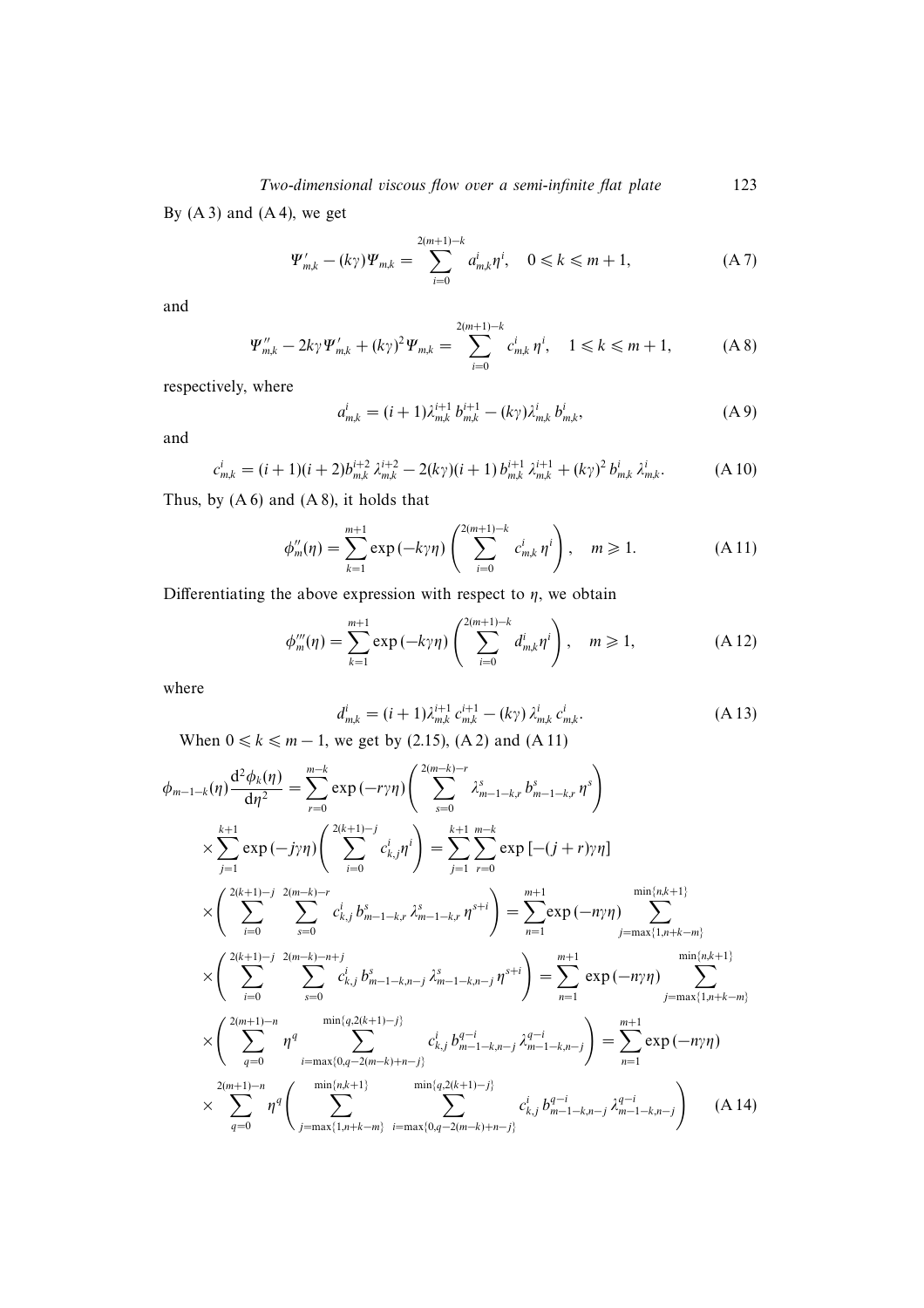which further gives

$$
\alpha \sum_{k=0}^{m-1} \phi_{m-1-k}(\eta) \frac{d^2 \phi_k(\eta)}{d\eta^2} \n= \exp(-\gamma \eta) \sum_{q=0}^{2m+1} \delta_{m,1}^q \eta^q + \sum_{n=2}^{m+1} \exp(-n\gamma \eta) \left( \sum_{q=0}^{2(m+1)-n} \delta_{m,n}^q \eta^q \right), \tag{A.15}
$$

where

$$
\delta_{m,n}^q = \alpha \sum_{k=0}^{m-1} \sum_{j=\max\{1,n+k-m\}}^{\min\{n,k+1\}} \sum_{i=\max\{0,q-2(m-k)+n-j\}}^{\min\{q,2(k+1)-j\}} c_{k,j}^i b_{m-1-k,n-j}^{q-i} \lambda_{m-1-k,n-j}^{q-i}, \qquad (A16)
$$

for  $1 \le n \le m + 1, 0 \le q \le 2(m + 1) - n$ . By a straightforward calculation, we obtain  $\delta_{m,1}^{2m+1} = 0$  for  $m \ge 1$ . Thus, (A 15) becomes

$$
\alpha \sum_{k=0}^{m-1} \phi_{m-1-k}(\eta) \frac{d^2 \phi_k(\eta)}{d\eta^2} = \exp(-\gamma \eta) \sum_{q=0}^{2m} \delta_{m,1}^q \eta^q + \sum_{n=2}^{m+1} \exp(-n\gamma \eta) \left( \sum_{q=0}^{2(m+1)-n} \delta_{m,n}^q \eta^q \right).
$$
\n(A 17)

Similarly, we have by  $(A 5)$  and  $(A 7)$ 

$$
\frac{d\phi_{m-1-k}(\eta)}{d\eta} \frac{d\phi_k(\eta)}{d\eta}
$$
\n
$$
= \sum_{r=0}^{m-k} \exp(-r\gamma\eta) \left( \sum_{s=0}^{2(m-k)-r} a_{m-1-k,r}^s \right) \sum_{j=0}^{k+1} \exp(-j\gamma\eta) \left( \sum_{i=0}^{2(k+1)-j} a_{k,j}^i \eta^i \right)
$$
\n
$$
= \sum_{j=0}^{k+1} \sum_{r=0}^{m-k} \exp\left[ -(j+r)\gamma\eta \right] \left( \sum_{i=0}^{2(k+1)-j} \sum_{s=0}^{2(m-k)-r} a_{k,j}^i a_{m-1-k,r}^s \eta^{s+i} \right)
$$
\n
$$
= \sum_{n=0}^{m+1} \exp(-n\gamma\eta) \sum_{j=\max\{0,n+k-m\}}^{\min\{n,k+1\}} \left( \sum_{i=0}^{2(k+1)-j} \sum_{s=0}^{2(m-k)-n+j} a_{k,j}^i a_{m-1-k,n-j}^s \eta^{s+i} \right)
$$
\n
$$
= \sum_{n=0}^{m+1} \exp(-n\gamma\eta) \sum_{j=\max\{0,n+k-m\}}^{\min\{n,k+1\}} \left( \sum_{q=0}^{2(m+1)-n} \eta^q \sum_{i=\max\{0,q-2(m-k)+n-j\}}^{\min\{q,2(k+1)-j\}} a_{k,j}^i a_{m-1-k,n-j}^{q-i} \right)
$$
\n
$$
= \sum_{n=0}^{m+1} \exp(-n\gamma\eta) \sum_{q=0}^{2(m+1)-n} \eta^q \left( \sum_{j=\max\{0,n+k-m\}}^{\min\{n,k+1\}} \sum_{i=\max\{0,q-2(m-k)+n-j\}}^{\min\{q,2(k+1)-j\}} a_{k,j}^i a_{m-1-k,n-j}^{q-i} \right).
$$
\n(A 18)

From (A 18) we get

$$
\beta(1 - \chi_m) - \beta \sum_{k=0}^{m-1} \frac{d\phi_{m-1-k}(\eta)}{d\eta} \frac{d\phi_k(\eta)}{d\eta} = \beta(1 - \chi_m) + \sum_{n=0}^{m+1} \exp(-n\gamma\eta) \sum_{q=0}^{2(m+1)-n} \Delta_{m,n}^q \eta^q
$$

$$
= \left[ \beta(1 - \chi_m) + \sum_{q=0}^{2(m+1)} \Delta_{m,0}^q \eta^q \right] + \sum_{n=1}^{m+1} \exp(-n\gamma\eta) \sum_{q=0}^{2(m+1)-n} \Delta_{m,n}^q \eta^q, \quad (A \ 19)
$$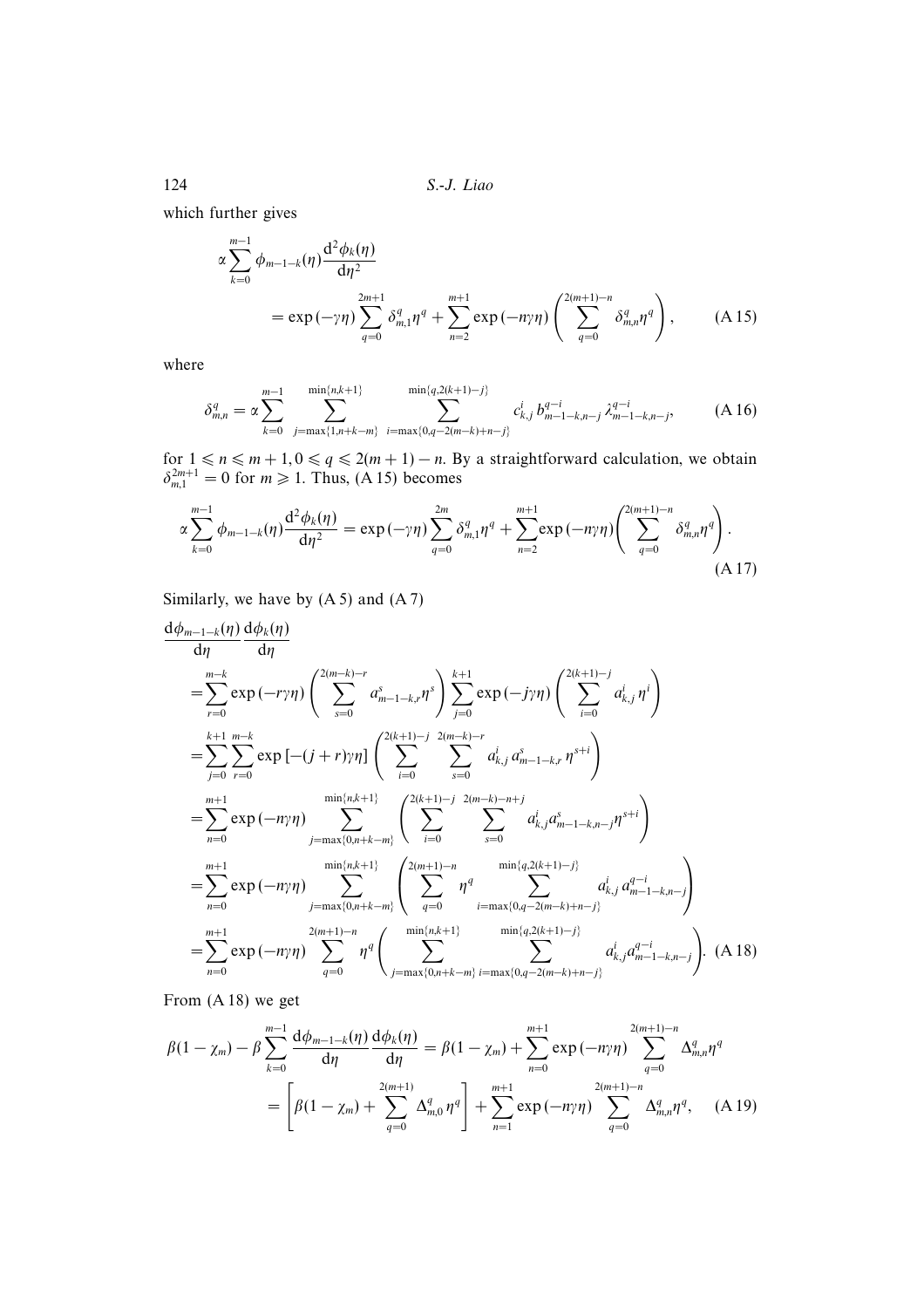where

$$
\Delta_{m,n}^q = -\beta \sum_{k=0}^{m-1} \sum_{j=\max\{0,n+k-m\}}^{\min\{n,k+1\}} \sum_{i=\max\{0,q-2(m-k)+n-j\}}^{\min\{q,2(k+1)-j\}} a_{k,j}^i a_{m-1-k,n-j}^{q-i}.\tag{A.20}
$$

From (A 1), (A 9), (2.12) and (A 20), straightforward calculations show that

$$
\beta(1 - \chi_m) + \sum_{q=0}^{2(m+1)} \Delta_{m,0}^q \eta^q = 0, \, \Delta_{m,1}^{2m+1} = 0,\tag{A.21}
$$

so that we have

$$
\beta \left[ (1 - \chi_m) - \sum_{k=0}^{m-1} \frac{d\phi_{m-1-k}(\eta)}{d\eta} \frac{d\phi_k(\eta)}{d\eta} \right]
$$
  
=  $\exp(-\gamma \eta) \sum_{q=0}^{2m} \Delta_{m,1}^q \eta^q + \sum_{n=2}^{m+1} \exp(-n\gamma \eta) \sum_{q=0}^{2(m+1)-n} \Delta_{m,n}^q \eta^q.$  (A 22)

Owing to (2.13), (2.14) and (2.12), we have for  $m \ge 1$ 

$$
G_m(\eta) = \hbar \left\{ \frac{d^3 \phi_{m-1}(\eta)}{d\eta^3} + \alpha \sum_{k=0}^{m-1} \phi_{m-1-k}(\eta) \frac{d^2 \phi_k(\eta)}{d\eta^2} + \beta \left[ (1 - \chi_m) - \sum_{k=0}^{m-1} \frac{d \phi_{m-1-k}(\eta)}{d\eta} \frac{d\phi_k(\eta)}{d\eta} \right] \right\}.
$$
 (A 23)

Substituting  $(A 15)$  and  $(A 22)$  into  $(A 23)$ , we have

$$
G_m(\eta) = \exp(-\gamma \eta) \sum_{q=0}^{2m} \Gamma_{m,1}^q \eta^q + \sum_{n=2}^{m+1} \exp(-n \gamma \eta) \left( \sum_{q=0}^{2(m+1)-n} \Gamma_{m,n}^q \eta^q \right), \tag{A.24}
$$

where for  $m \geq 1$ ,

$$
\Gamma_{m,1}^q = \hbar (d_{m-1,1}^q + \delta_{m,1}^q + \Delta_{m,1}^q), \quad 0 \le q \le 2m - 1, \tag{A.25}
$$

$$
\Gamma_{m,1}^{2m} = \hbar (\delta_{m,1}^{2m} + \Delta_{m,1}^{2m}),\tag{A.26}
$$

$$
\Gamma_{m,m+1}^q = \hbar (\delta_{m,m+1}^q + \Delta_{m,m+1}^q), \qquad 0 \le q \le m+1, \tag{A.27}
$$

and for  $2 \le n \le m$ ,

$$
\Gamma_{m,n}^q = \begin{cases}\n\hbar (d_{m-1,n}^q + \delta_{m,n}^q + \Delta_{m,n}^q), & 0 \le q \le 2m - n \\
\hbar (\delta_{m,n}^q + \Delta_{m,n}^q), & 2m - n + 1 \le q \le 2m - n + 2 \\
0, & \text{otherwise.} \n\end{cases} \tag{A.28}
$$

Thus, substituting (A 24) into (2.10), we get the mth-order deformation equation

$$
\mathcal{L}(\phi_m - \chi_m \phi_{m-1}) = \exp(-\gamma \eta) \sum_{q=0}^{2m} \Gamma_{m,1}^q \eta^q + \sum_{n=2}^{m+1} \exp(-n \gamma \eta) \left( \sum_{q=0}^{2(m+1)-n} \Gamma_{m,n}^q \eta^q \right). \tag{A.29}
$$

In order to solve the above equation, we should first give solutions of the equation

$$
Y'''(\eta) + \gamma Y''(\eta) = \eta^q \exp(-n\gamma\eta), \tag{A.30}
$$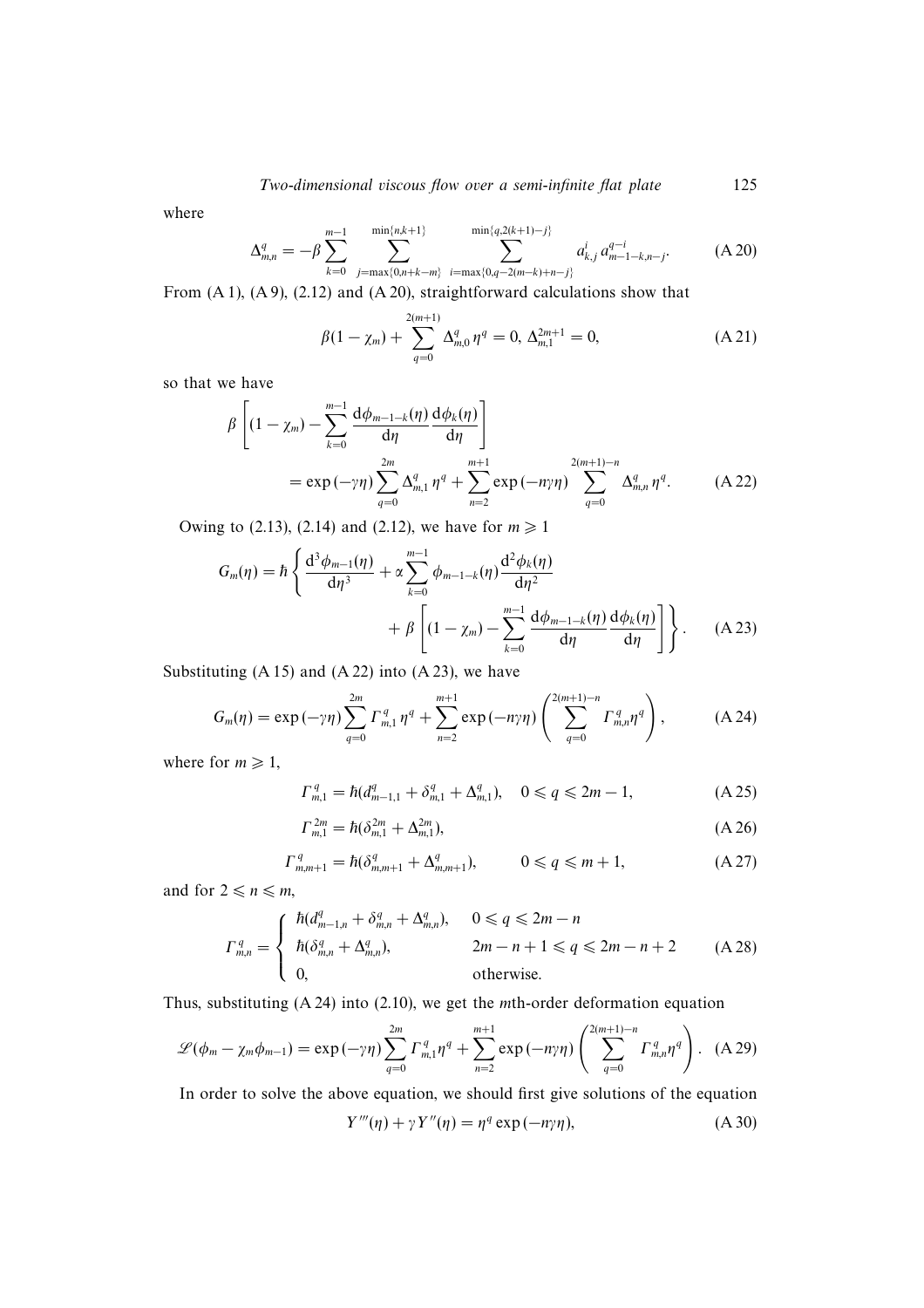where  $n \geq 1$  and  $q \geq 0$  are integers. Here, we mention such a formula, say, for integers  $q \geq 0$  and  $n \geq 1$ :

$$
\int \eta^q \exp(-n\gamma \eta) d\eta = -\exp(-n\gamma \eta) \sum_{j=0}^q \left(\frac{q!}{j!}\right) \frac{\eta^j}{(n\gamma)^{q-j+1}}.
$$
 (A 31)

We solve the differential equation (A 30) for two different cases, say,  $n = 1$  and  $n \ge 2$ , respectively.

(a) When  $n = 1$ , (A 30) becomes

$$
Y''(\eta) = \exp(-\gamma \eta) \int \exp(\gamma \eta) \eta^q \exp(-\gamma \eta) d\eta = \frac{1}{q+1} \eta^{q+1} \exp(-\gamma \eta), \quad (A 32)
$$

which further gives by (A 31) that

$$
Y(\eta) = \exp(-\gamma \eta) \sum_{k=0}^{q+1} \mu_{1,k}^q \eta^k,
$$
 (A 33)

where

$$
\mu_{1,k}^q = \frac{q!}{k!} \frac{(q - k + 2)}{\gamma^{q - k + 3}}, \quad 0 \le k \le q + 1, \quad q \ge 0.
$$
 (A 34)

(b) When  $n \ge 2$ , (A 30) becomes by (A 31),

$$
Y''(\eta) = \exp(-\gamma \eta) \int \exp(\gamma \eta) \eta^q \exp(-n\gamma \eta) d\eta
$$
  
= 
$$
-\exp(-n\gamma \eta) \sum_{j=0}^q \frac{q!}{j!} \frac{\eta^j}{[(n-1)\gamma]^{q-j+1}}
$$
 (A 35)

which further gives by (A 31) that

$$
Y(\eta) = -\exp(-n\gamma\eta) \sum_{k=0}^{q} \mu_{n,k}^{q} \eta^{k},
$$
 (A 36)

where

$$
\mu_{n,k}^q = \frac{q!}{k!} \frac{1}{(n-1)^{q-k+1} \gamma^{q-k+3}} \times \left\{ 1 - \left( 1 - \frac{1}{n} \right)^{q-k+1} \left[ (q-k+2) - (q-k+1) \left( 1 - \frac{1}{n} \right) \right] \right\}
$$
 (A 37)

for  $0 \leq k \leq q, n \geq 2, q \geq 0$ .

Thus, by  $(A 33)$  and  $(A 36)$ , we obtain the following general solution of  $(A 29)$ :

$$
(\phi_m - \chi_m \phi_{m-1}) = \exp(-\gamma \eta) \left[ \sum_{q=0}^{2m} \Gamma_{m,1}^q \mu_{1,0}^q + \sum_{k=1}^{2m+1} \eta^k \left( \sum_{q=k-1}^{2m} \Gamma_{m,1}^q \mu_{1,k}^q \right) \right]
$$
  

$$
- \sum_{n=2}^{m+1} \exp(-n\gamma \eta) \left[ \sum_{k=0}^{2(m+1)-n} \eta^k \left( \sum_{q=k}^{2(m+1)-n} \Gamma_{m,n}^q \mu_{n,k}^q \right) \right]
$$
  
+  $C_1^m \exp(-\gamma \eta) + C_2^m \eta + C_3^m,$  (A 38)

where  $C_1^m, C_2^m$  and  $C_3^m$  are integral constants. Using the boundary conditions (2.11),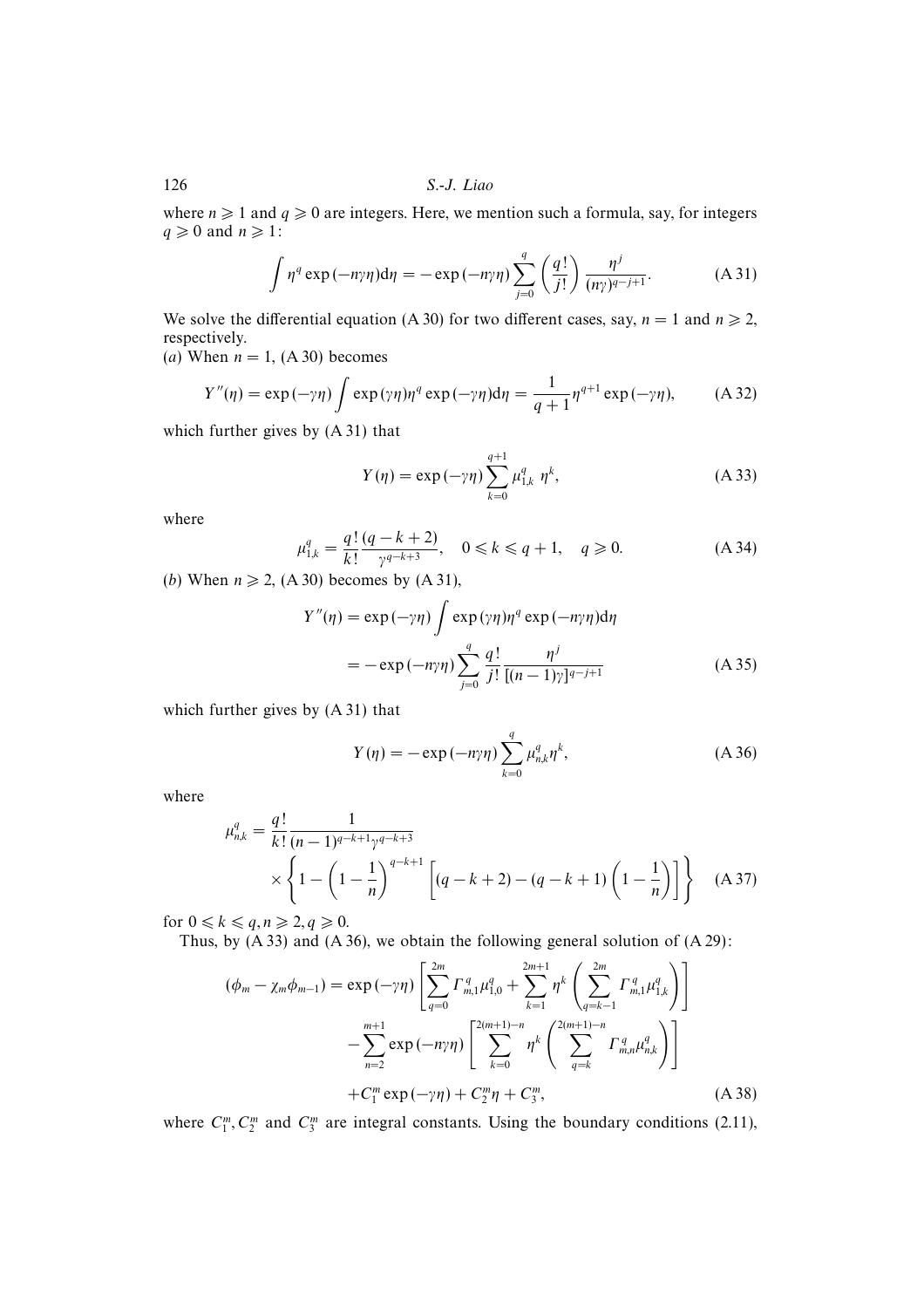we have

$$
C_1^m = \sum_{q=0}^{2m} \Gamma_{m,1}^q (\gamma^{-1} \mu_{1,1}^q - \mu_{1,0}^q) + \sum_{n=2}^{m+1} \left[ n \Gamma_{m,n}^0 \mu_{n,0}^0 + \sum_{q=1}^{2(m+1)-n} \Gamma_{m,n}^q (n \mu_{n,0}^q - \gamma^{-1} \mu_{n,1}^q) \right], \quad \text{(A 39)}
$$
  
\n
$$
C_2^m = 0, \quad \text{(A 40)}
$$

$$
C_3^m = -C_1^m - \sum_{q=0}^{2m} \Gamma_{m,1}^q \mu_{1,0}^q + \sum_{n=2}^{m+1} \sum_{q=0}^{2(m+1)-n} \Gamma_{m,n}^q \mu_{n,0}^q = -\sum_{q=0}^{2m} \gamma^{-1} \Gamma_{m,1}^q \mu_{1,1}^q
$$

$$
- \sum_{n=2}^{m+1} \left[ (n-1) \Gamma_{m,n}^0 \mu_{n,0}^0 + \sum_{q=1}^{2(m+1)-n} \Gamma_{m,n}^q (n \mu_{n,0}^q - \mu_{n,0}^q - \gamma^{-1} \mu_{n,1}^q) \right].
$$
 (A 41)

Therefore,  $\phi_m(\eta)$  has the same structure as (2.15) and the related coefficients  $b_{m,n}^k$  can be calculated by the following recurrence formulae:

$$
b_{m,0}^{0} = \chi_m b_{m-1,0}^{0} - \gamma^{-1} \sum_{q=0}^{2m} \Gamma_{m,1}^q \mu_{1,1}^q
$$
  
 
$$
- \sum_{n=2}^{m+1} \left[ (n-1) \Gamma_{m,n}^0 \mu_{n,0}^0 + \sum_{q=1}^{2(m+1)-n} \Gamma_{m,n}^q (n \mu_{n,0}^q - \mu_{n,0}^q - \gamma^{-1} \mu_{n,1}^q) \right], \quad (A\,42)
$$

$$
b_{m,0}^1 = 0,
$$
\n
$$
(A 43)
$$
\n
$$
b_{m,1}^0 = \chi_m b_{m-1,1}^0 + \gamma^{-1} \sum_{q=0}^{2m} \Gamma_{m,1}^q \mu_{1,1}^q + \sum_{n=2}^{m+1} \left[ n \Gamma_{m,n}^0 \mu_{n,0}^0 + \sum_{q=1}^{2(m+1)-n} \Gamma_{m,n}^q (n \mu_{n,0}^q - \gamma^{-1} \mu_{n,1}^q) \right],
$$
\n(A 44)

$$
b_{m,1}^k = \chi_m b_{m-1,1}^k + \sum_{q=k-1}^{2m} \Gamma_{m,1}^q \mu_{1,k}^q, \quad 1 \le k \le 2m-1,
$$
 (A 45)

$$
b_{m,1}^k = \sum_{q=k-1}^{2m} \Gamma_{m,1}^q \mu_{1,k}^q, \quad 2m \le k \le 2m+1,
$$
\n(A 46)

$$
b_{m,n}^k = \chi_m b_{m-1,n}^k - \sum_{q=k}^{2(m+1)-n} \Gamma_{m,n}^q \mu_{n,k}^q, \quad 0 \le k \le 2m-n, \quad 2 \le n \le m,
$$
 (A 47)

$$
b_{m,n}^k = -\sum_{q=k}^{2(m+1)-n} \Gamma_{m,n}^q \mu_{n,k}^q, \qquad 2m-n+1 \le k \le 2m-n+2, \quad 2 \le n \le m,
$$
\n(A 48)

$$
b_{m,m+1}^k = -\sum_{q=k}^{m+1} \Gamma_{m,m+1}^q \mu_{m+1,k}^q, \qquad 0 \le k \le m+1,
$$
\n(A49)

where  $m \geq 1, 0 \leq n \leq m+1$  and  $0 \leq k \leq 2(m+1)-n$ .

(iii) In (i), we pointed out that the initial approximation  $\phi_0(\eta) = f_0(\eta)$  has the same structure as  $(2.15)$ . In (ii), we not only deduce the recurrence formulas  $(A 42)$ – $(A 49)$